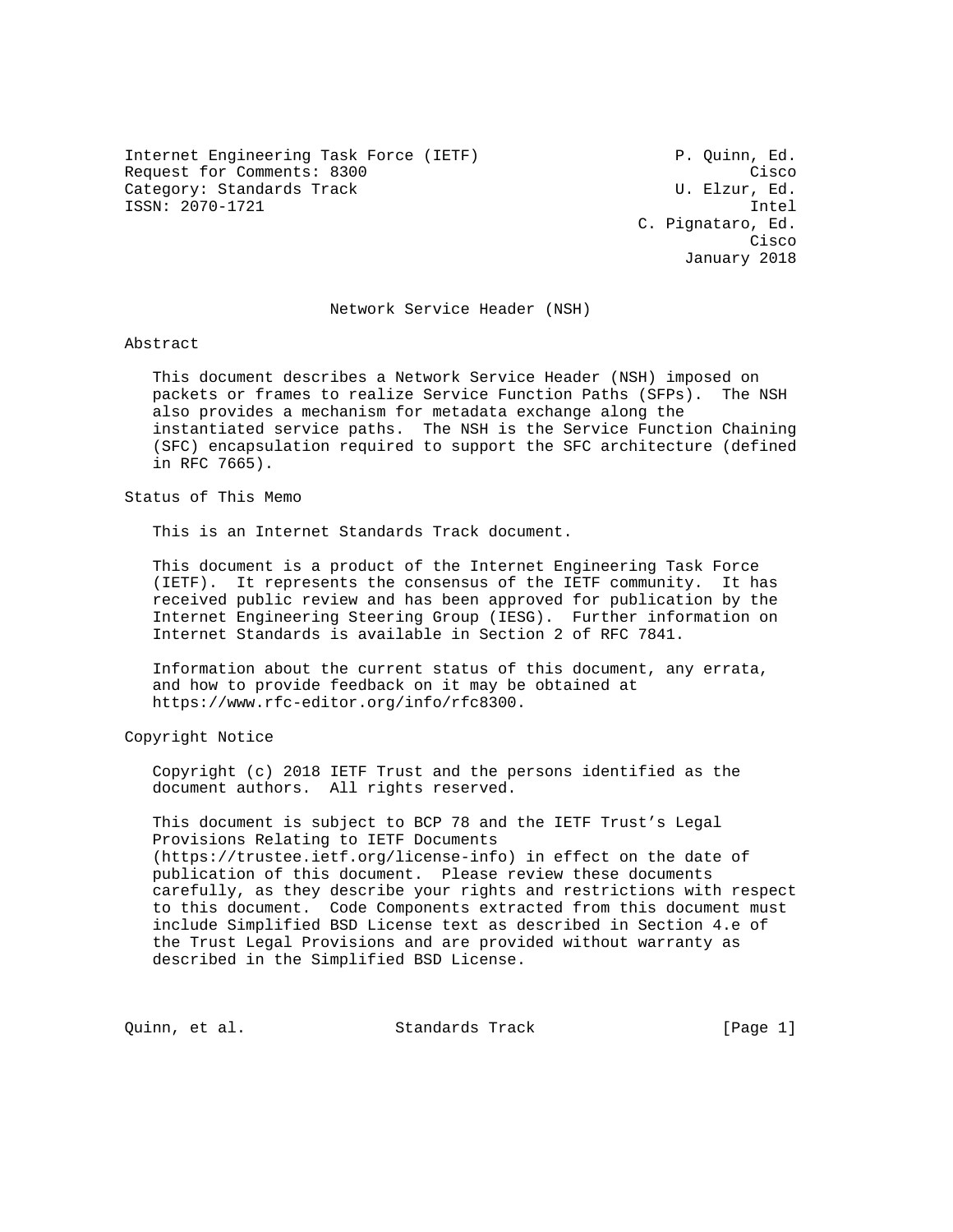# Table of Contents

|  | 2.5.1. Optional Variable-Length Metadata 13                      |  |
|--|------------------------------------------------------------------|--|
|  |                                                                  |  |
|  |                                                                  |  |
|  |                                                                  |  |
|  |                                                                  |  |
|  |                                                                  |  |
|  |                                                                  |  |
|  | 6.2. Mapping the NSH to Network Topology 21                      |  |
|  |                                                                  |  |
|  |                                                                  |  |
|  |                                                                  |  |
|  | 7.1. NSH Metadata and Policy Enforcement 22                      |  |
|  |                                                                  |  |
|  | 7.3. Service Path Identifier and Metadata 25                     |  |
|  |                                                                  |  |
|  | 8.1. NSH Security Considerations from Operators' Environments 27 |  |
|  | 8.2. NSH Security Considerations from the SFC Architecture 28    |  |
|  |                                                                  |  |
|  |                                                                  |  |
|  |                                                                  |  |
|  |                                                                  |  |
|  | 9.1.1. NSH Base Header Bits 32                                   |  |
|  |                                                                  |  |
|  |                                                                  |  |
|  |                                                                  |  |
|  | 9.1.5. NSH IETF-Assigned Optional Variable-Length                |  |
|  |                                                                  |  |
|  |                                                                  |  |
|  |                                                                  |  |
|  |                                                                  |  |
|  |                                                                  |  |
|  |                                                                  |  |
|  |                                                                  |  |
|  |                                                                  |  |
|  |                                                                  |  |

Quinn, et al. Standards Track [Page 2]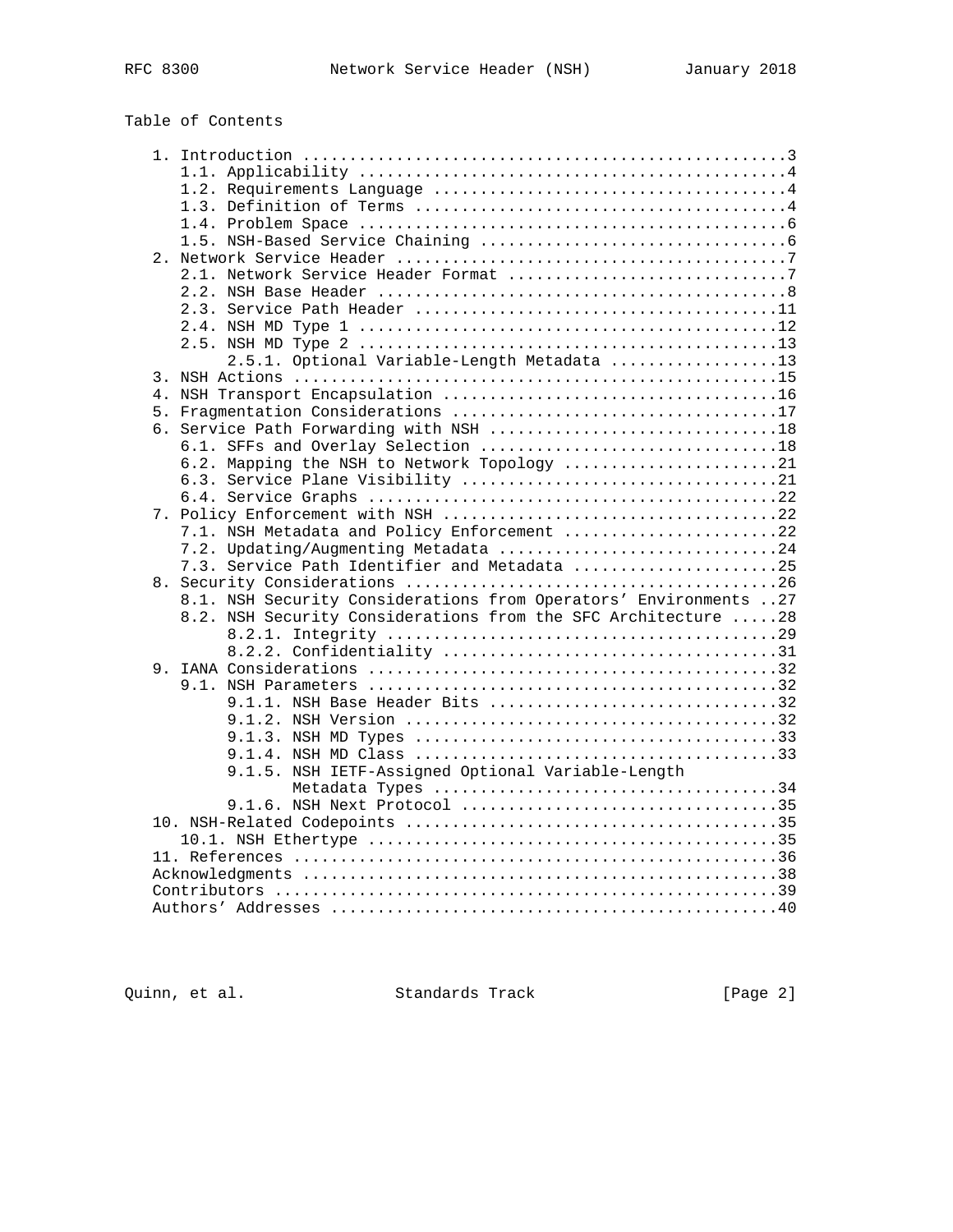#### 1. Introduction

 Service Functions are widely deployed and essential in many networks. These Service Functions provide a range of features such as security, WAN acceleration, and server load balancing. Service Functions may be instantiated at different points in the network infrastructure such as the WAN, data center, and so forth.

 Prior to development of the SFC architecture [RFC7665] and the protocol specified in this document, current Service Function deployment models have been relatively static and bound to topology for insertion and policy selection. Furthermore, they do not adapt well to elastic service environments enabled by virtualization.

 New data-center network and cloud architectures require more flexible Service Function deployment models. Additionally, the transition to virtual platforms demands an agile service insertion model that supports dynamic and elastic service delivery. Specifically, the following functions are necessary:

- 1. The movement of Service Functions and application workloads in the network.
- 2. The ability to easily bind service policy to granular information, such as per-subscriber state.
- 3. The capability to steer traffic to the requisite Service Function(s).

 This document, the Network Service Header (NSH) specification, defines a new data-plane protocol, which is an encapsulation for SFCs. The NSH is designed to encapsulate an original packet or frame and, in turn, be encapsulated by an outer transport encapsulation (which is used to deliver the NSH to NSH-aware network elements), as shown in Figure 1:



Figure 1: Network Service Header Encapsulation

Quinn, et al. Standards Track [Page 3]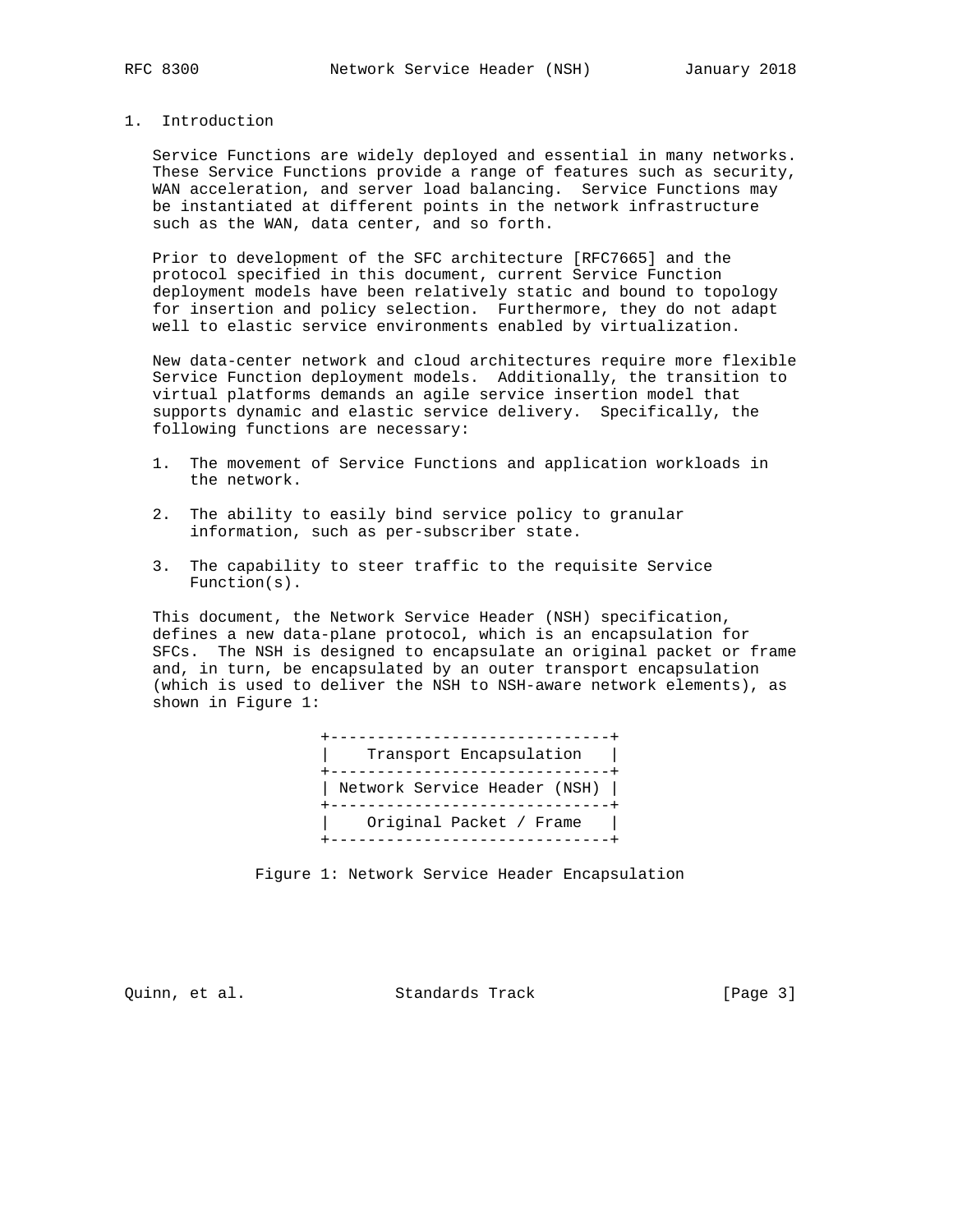The NSH is composed of the following elements:

- 1. Service Function Path identification.
- 2. Indication of location within a Service Function Path.
- 3. Optional, per-packet metadata (fixed-length or variable).

 [RFC7665] provides an overview of a service chaining architecture that clearly defines the roles of the various elements and the scope of a SFC encapsulation. Figure 3 of [RFC7665] depicts the SFC architectural components after classification. The NSH is the SFC encapsulation referenced in [RFC7665].

#### 1.1. Applicability

 The NSH is designed to be easy to implement across a range of devices, both physical and virtual, including hardware platforms.

 The intended scope of the NSH is for use within a single provider's operational domain. This deployment scope is deliberately constrained, as explained also in [RFC7665], and limited to a single network administrative domain. In this context, a "domain" is a set of network entities within a single administration. For example, a network administrative domain can include a single data center, or an overlay domain using virtual connections and tunnels. A corollary is that a network administrative domain has a well-defined perimeter.

An NSH-aware control plane is outside the scope of this document.

1.2. Requirements Language

 The key words "MUST", "MUST NOT", "REQUIRED", "SHALL", "SHALL NOT", "SHOULD", "SHOULD NOT", "RECOMMENDED", "NOT RECOMMENDED", "MAY", and "OPTIONAL" in this document are to be interpreted as described in BCP 14 [RFC2119] [RFC8174] when, and only when, they appear in all capitals, as shown here.

1.3. Definition of Terms

 Byte: All references to "bytes" in this document refer to 8-bit bytes, or octets.

Classification: Defined in [RFC7665].

Classifier: Defined in [RFC7665].

Quinn, et al. Standards Track [Page 4]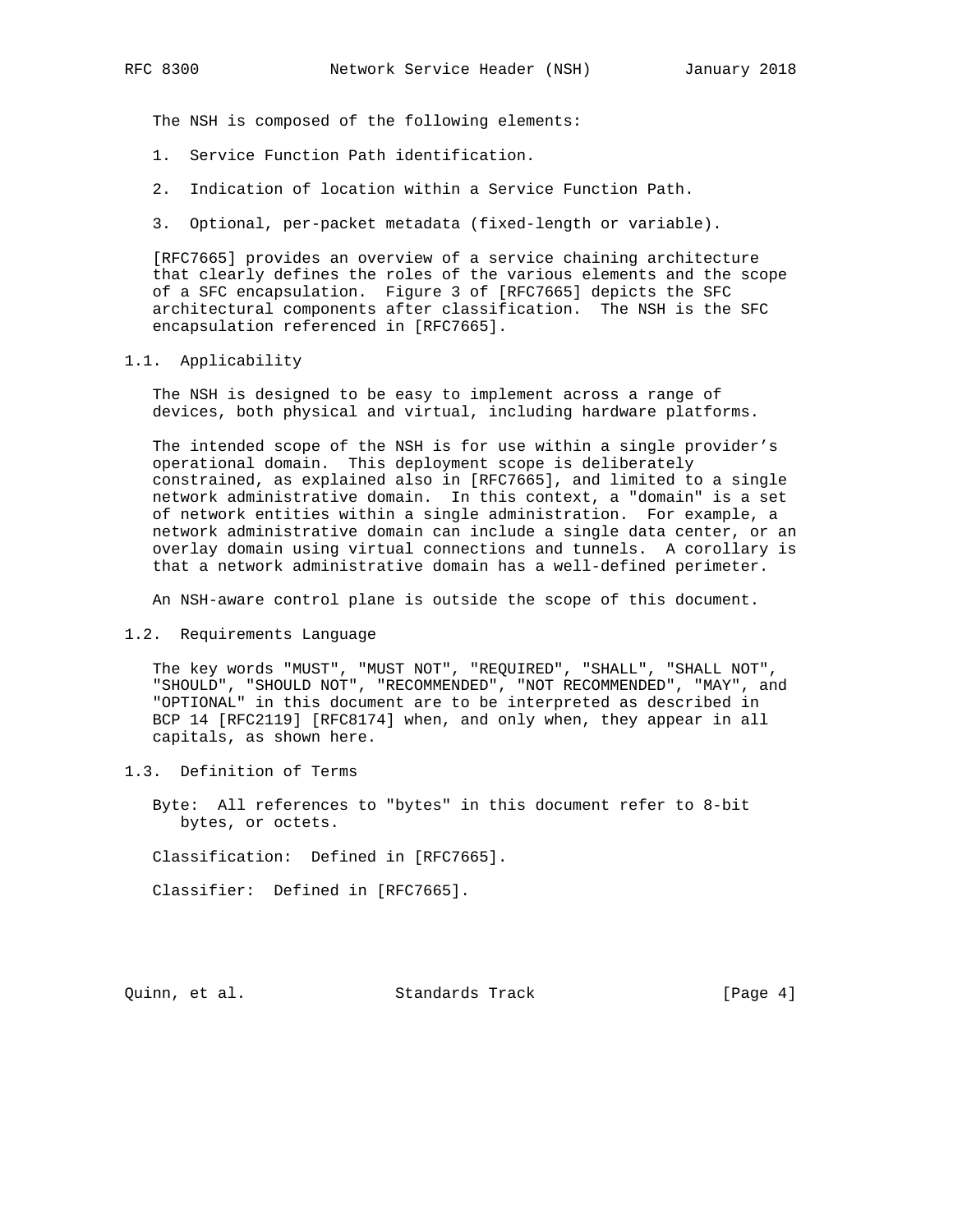- Metadata (MD): Defined in [RFC7665]. The metadata, or context information shared between Classifiers and SFs, and among SFs, is carried on the NSH's Context Headers. It allows summarizing a classification result in the packet itself, avoiding subsequent re-classifications. Examples of metadata include classification information used for policy enforcement and network context for forwarding after service delivery.
- Network Locator: Data-plane address, typically IPv4 or IPv6, used to send and receive network traffic.
- Network Node/Element: Device that forwards packets or frames based on an outer header (i.e., transport encapsulation) information.
- Network Overlay: Logical network built on top of an existing network (the underlay). Packets are encapsulated or tunneled to create the overlay network topology.
- NSH-aware: NSH-aware means SFC-encapsulation-aware, where the NSH provides the SFC encapsulation. This specification uses NSH-aware as a more specific term from the more generic term "SFC-aware" [RFC7665].
- Service Classifier: Logical entity providing classification function. Since they are logical, Classifiers may be co-resident with SFC elements such as SFs or SFFs. Service Classifiers perform classification and impose the NSH. The initial Classifier imposes the initial NSH and sends the NSH packet to the first SFF in the path. Non-initial (i.e., subsequent) classification can occur as needed and can alter, or create a new service path.

Service Function (SF): Defined in [RFC7665].

Service Function Chain (SFC): Defined in [RFC7665].

Service Function Forwarder (SFF): Defined in [RFC7665].

Service Function Path (SFP): Defined in [RFC7665].

 Service Plane: The collection of SFFs and associated SFs creates a service-plane overlay in which all SFs and SFC Proxies reside [RFC7665].

SFC Proxy: Defined in [RFC7665].

Quinn, et al. Standards Track [Page 5]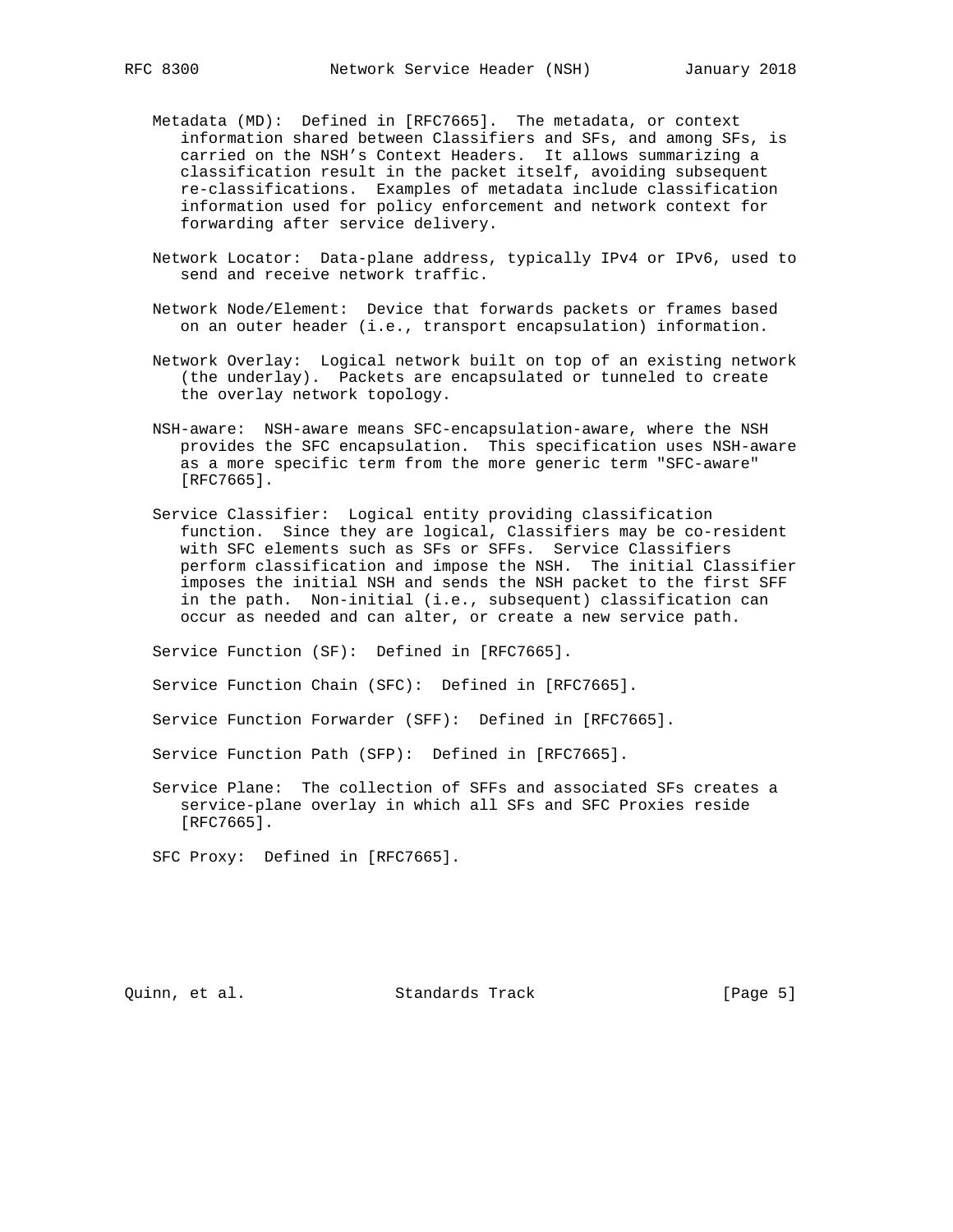### 1.4. Problem Space

 The NSH addresses several limitations associated with Service Function deployments. [RFC7498] provides a comprehensive review of those issues.

1.5. NSH-Based Service Chaining

 The NSH creates a dedicated service plane; more specifically, the NSH enables:

- 1. Topological Independence: Service forwarding occurs within the service plane, so the underlying network topology does not require modification. The NSH provides an identifier used to select the network overlay for network forwarding.
- 2. Service Chaining: The NSH enables service chaining per [RFC7665]. The NSH contains path identification information needed to realize a service path. Furthermore, the NSH provides the ability to monitor and troubleshoot a service chain, end-to-end via service-specific Operations, Administration, and Maintenance (OAM) messages. The NSH fields can be used by administrators (for example, via a traffic analyzer) to verify the path specifics (e.g., accounting, ensuring correct chaining, providing reports, etc.) of packets being forwarded along a service path.
- 3. The NSH provides a mechanism to carry shared metadata between participating entities and Service Functions. The semantics of the shared metadata are communicated via a control plane (which is outside the scope of this document) to participating nodes. Section 3.3 of [SFC-CONTROL-PLANE] provides an example of this. Examples of metadata include classification information used for policy enforcement and network context for forwarding post service delivery. Sharing the metadata allows Service Functions to share initial and intermediate classification results with downstream Service Functions saving re-classification, where enough information was enclosed.
- 4. The NSH offers a common and standards-based header for service chaining to all network and service nodes.
- 5. Transport Encapsulation Agnostic: The NSH is transport encapsulation independent: meaning it can be transported by a variety of encapsulation protocols. An appropriate (for a given deployment) encapsulation protocol can be used to carry NSH encapsulated traffic. This transport encapsulation may form an

Quinn, et al. Standards Track [Page 6]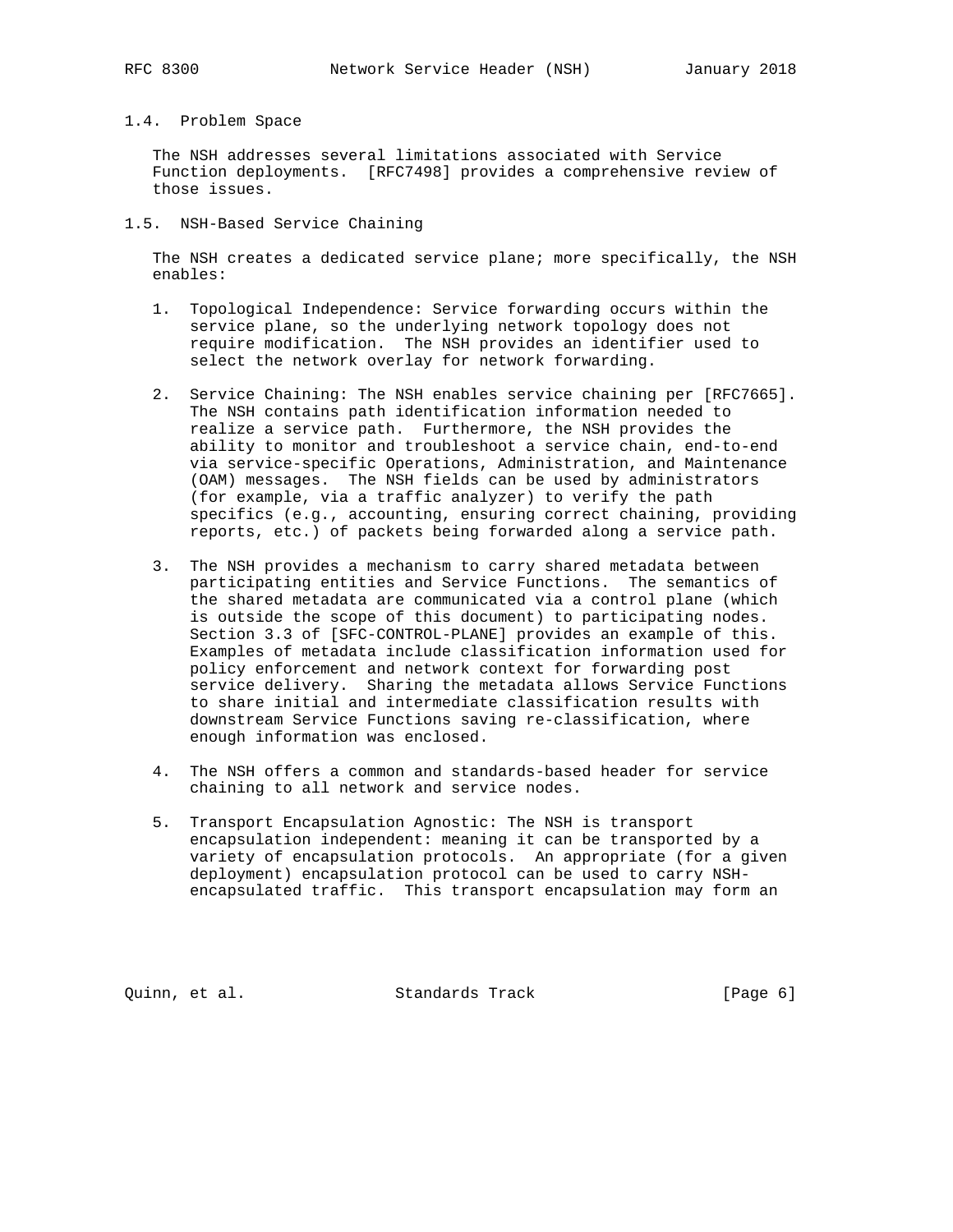overlay network; and if an existing overlay topology provides the required service path connectivity, that existing overlay may be used.

2. Network Service Header

 An NSH is imposed on the original packet/frame. This NSH contains service path information and, optionally, metadata that are added to a packet or frame and used to create a service plane. Subsequently, an outer transport encapsulation is imposed on the NSH, which is used for network forwarding.

 A Service Classifier adds the NSH. The NSH is removed by the last SFF in the service chain or by an SF that consumes the packet.

2.1. Network Service Header Format

 The NSH is composed of a 4-byte Base Header, a 4-byte Service Path Header, and optional Context Headers, as shown in Figure 2.

| 0 1 2 3 4 5 6 7 8 9 0 1 2 3 4 5 6 7 8 9 0 1 2 3 4 5 6 7 8 9 |  |  |
|-------------------------------------------------------------|--|--|
|                                                             |  |  |
| Base Header                                                 |  |  |
|                                                             |  |  |
| Service Path Header                                         |  |  |
|                                                             |  |  |
|                                                             |  |  |
| Context Header(s)                                           |  |  |
|                                                             |  |  |
|                                                             |  |  |

Figure 2: Network Service Header

- Base Header: Provides information about the service header and the payload protocol.
- Service Path Header: Provides path identification and location within a service path.
- Context Header: Carries metadata (i.e., context data) along a service path.

Quinn, et al. Standards Track [Page 7]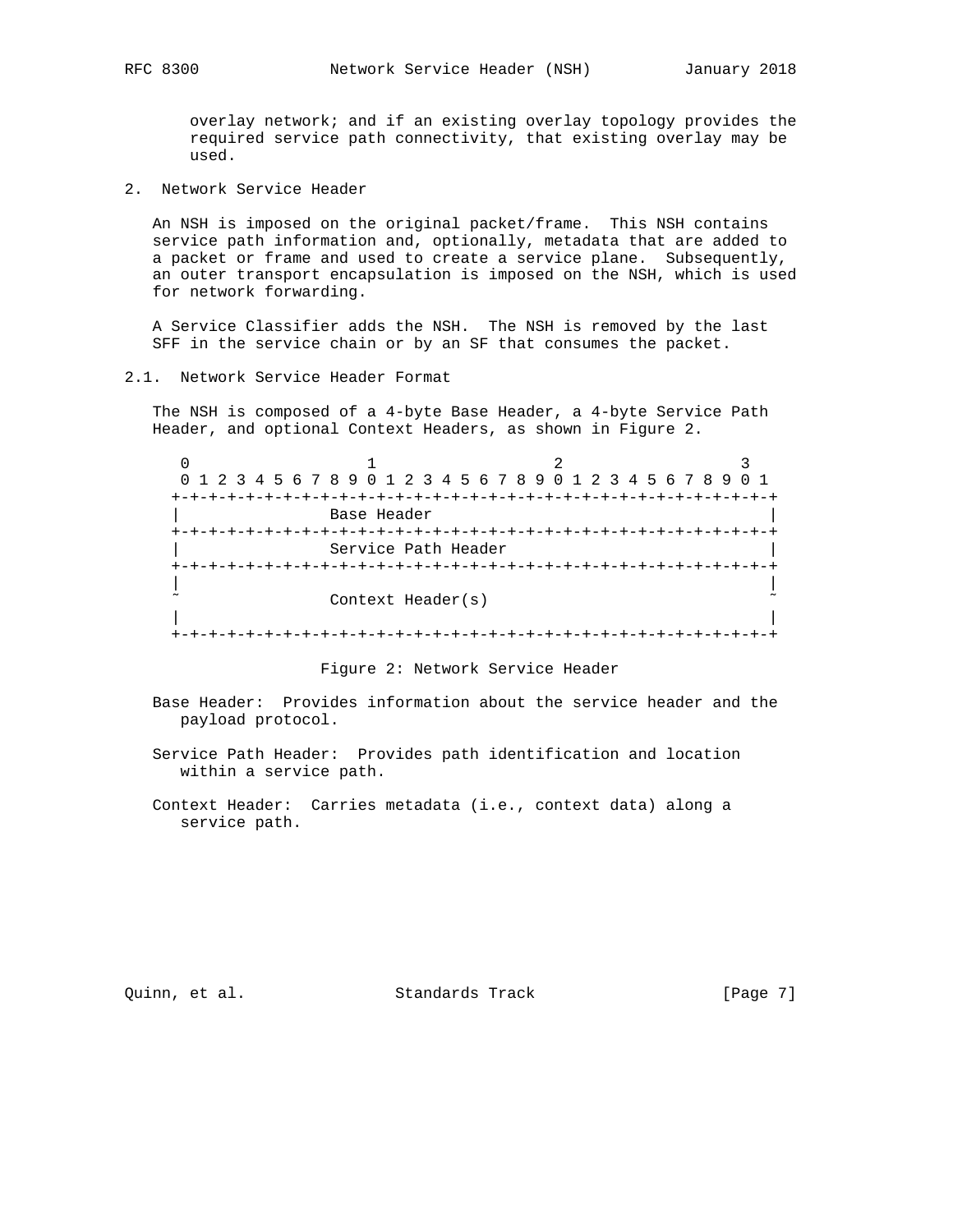2.2. NSH Base Header

Figure 3 depicts the NSH Base Header:

|  | 0 1 2 3 4 5 6 7 8 9 0 1 2 3 4 5 6 7 8 9 0 1 2 3 4 5 6 7 8 9 0 1 |  |
|--|-----------------------------------------------------------------|--|
|  |                                                                 |  |
|  | $ Ver O U $ TTL   Length $ U U U ND$ Type Next Protocol         |  |
|  |                                                                 |  |

Figure 3: NSH Base Header

The field descriptions are as follows:

- Version: The Version field is used to ensure backward compatibility going forward with future NSH specification updates. It MUST be set to 0x0 by the sender, in this first revision of the NSH. If a packet presumed to carry an NSH header is received at an SFF, and the SFF does not understand the version of the protocol as indicated in the base header, the packet MUST be discarded, and the event SHOULD be logged. Given the widespread implementation of existing hardware that uses the first nibble after an MPLS label stack for Equal-Cost Multipath (ECMP) decision processing, this document reserves version 01b. This value MUST NOT be used in future versions of the protocol. Please see [RFC7325] for further discussion of MPLS-related forwarding requirements.
- O bit: Setting this bit indicates an OAM packet (see [RFC6291]). The actual format and processing of SFC OAM packets is outside the scope of this specification (for example, see [SFC-OAM-FRAMEWORK] for one approach).

 The O bit MUST be set for OAM packets and MUST NOT be set for non-OAM packets. The O bit MUST NOT be modified along the SFP.

 SF/SFF/SFC Proxy/Classifier implementations that do not support SFC OAM procedures SHOULD discard packets with O bit set, but MAY support a configurable parameter to enable forwarding received SFC OAM packets unmodified to the next element in the chain. Forwarding OAM packets unmodified by SFC elements that do not support SFC OAM procedures may be acceptable for a subset of OAM functions, but it can result in unexpected outcomes for others; thus, it is recommended to analyze the impact of forwarding an OAM packet for all OAM functions prior to enabling this behavior. The configurable parameter MUST be disabled by default.

Quinn, et al. Standards Track [Page 8]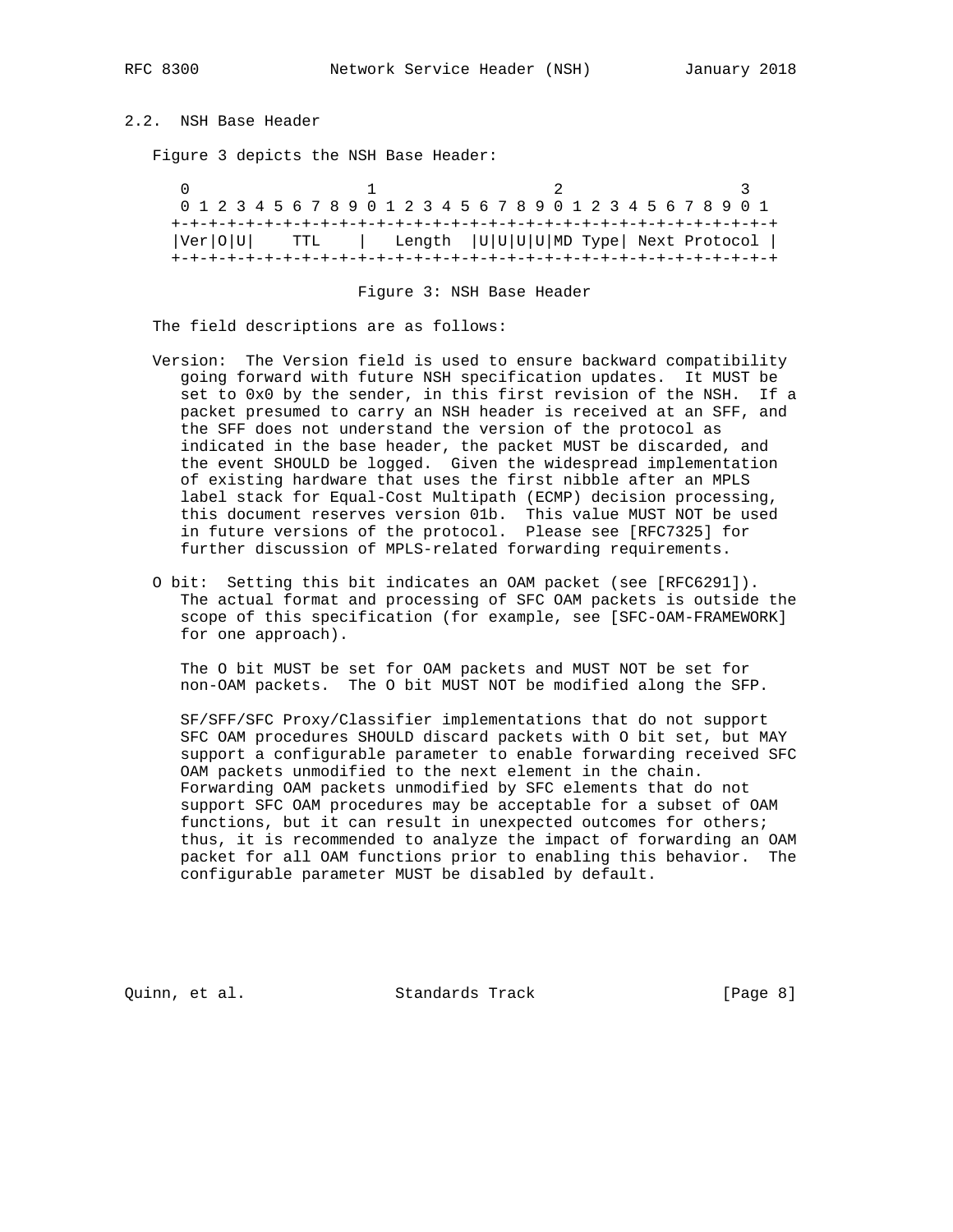TTL: Indicates the maximum SFF hops for an SFP. This field is used for service-plane loop detection. The initial TTL value SHOULD be configurable via the control plane; the configured initial value can be specific to one or more SFPs. If no initial value is explicitly provided, the default initial TTL value of 63 MUST be used. Each SFF involved in forwarding an NSH packet MUST decrement the TTL value by 1 prior to NSH forwarding lookup. Decrementing by 1 from an incoming value of 0 shall result in a TTL value of 63. The packet MUST NOT be forwarded if TTL is, after decrement, 0.

 This TTL field is the primary loop-prevention mechanism. This TTL mechanism represents a robust complement to the Service Index (see Section 2.3), as the TTL is decremented by each SFF. The handling of an incoming 0 TTL allows for better, although not perfect, interoperation with pre-standard implementations that do not support this TTL field.

- Length: The total length, in 4-byte words, of the NSH including the Base Header, the Service Path Header, the Fixed-Length Context Header, or Variable-Length Context Header(s). The length MUST be 0x6 for MD Type 0x1, and it MUST be 0x2 or greater for MD Type 0x2. The length of the Network Service Header MUST be an integer multiple of 4 bytes; thus, variable-length metadata is always padded out to a multiple of 4 bytes.
- Unassigned bits: All other flag fields, marked U, are unassigned and available for future use; see Section 9.1.1. Unassigned bits MUST be set to zero upon origination, and they MUST be ignored and preserved unmodified by other NSH supporting elements. At reception, all elements MUST NOT modify their actions based on these unknown bits.
- Metadata (MD) Type: Indicates the format of the NSH beyond the mandatory NSH Base Header and the Service Path Header. MD Type defines the format of the metadata being carried. Please see the IANA Considerations in Section 9.1.3.
	- This document specifies the following four MD Type values:
	- 0x0: This is a reserved value. Implementations SHOULD silently discard packets with MD Type 0x0.
	- 0x1: This indicates that the format of the header includes a Fixed-Length Context Header (see Figure 5 below).

Quinn, et al. Standards Track [Page 9]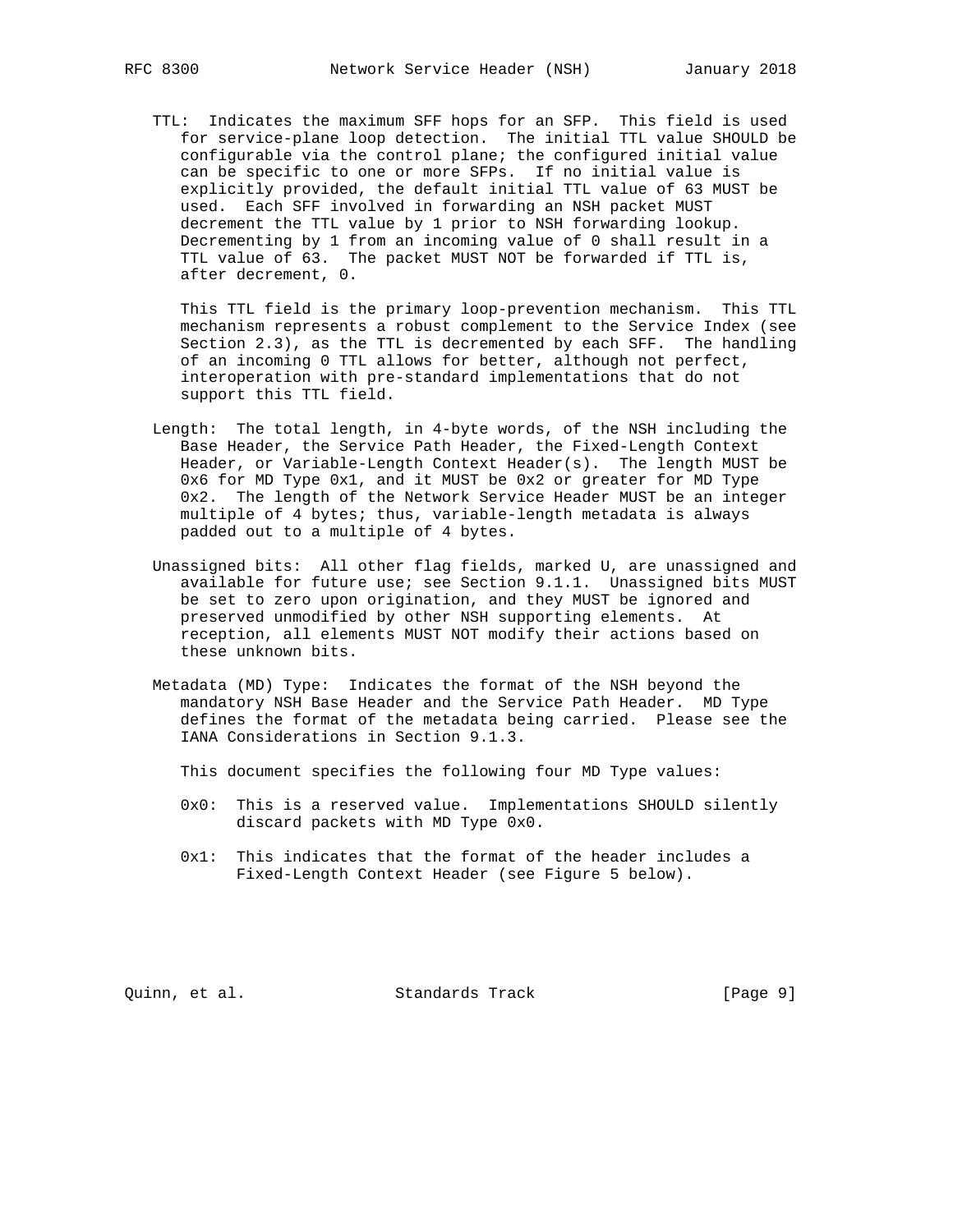- 0x2: This does not mandate any headers beyond the Base Header and Service Path Header, but may contain optional Variable- Length Context Header(s). With MD Type 0x2, a length of 0x2 implies there are no Context Headers. The semantics of the Variable-Length Context Header(s) are not defined in this document. The format of the optional Variable-Length Context Headers is provided in Section 2.5.1.
- 0xF: This value is reserved for experimentation and testing, as per [RFC3692]. Implementations not explicitly configured to be part of an experiment SHOULD silently discard packets with MD Type 0xF.

 The format of the Base Header and the Service Path Header is invariant and not affected by MD Type.

 The NSH MD Type 1 and MD Type 2 are described in detail in Sections 2.4 and 2.5, respectively. NSH implementations MUST support MD Types 0x1 and 0x2 (where the length is 0x2). NSH implementations SHOULD support MD Type 0x2 with length greater than 0x2. Devices that do not support MD Type 0x2 with a length greater than 0x2 MUST ignore any optional Context Headers and process the packet without them; the Base Header Length field can be used to determine the original payload offset if access to the original packet/frame is required. This specification does not disallow the MD Type value from changing along an SFP; however, the specification of the necessary mechanism to allow the MD Type to change along an SFP are outside the scope of this document and would need to be defined for that functionality to be available. Packets with MD Type values not supported by an implementation MUST be silently dropped.

 Next Protocol: Indicates the protocol type of the encapsulated data. The NSH does not alter the inner payload, and the semantics on the inner protocol remain unchanged due to NSH SFC. Please see the IANA Considerations in Section 9.1.6.

This document defines the following Next Protocol values:

 0x1: IPv4 0x2: IPv6 0x3: Ethernet 0x4: NSH 0x5: MPLS 0xFE: Experiment 1 0xFF: Experiment 2

Quinn, et al. Standards Track [Page 10]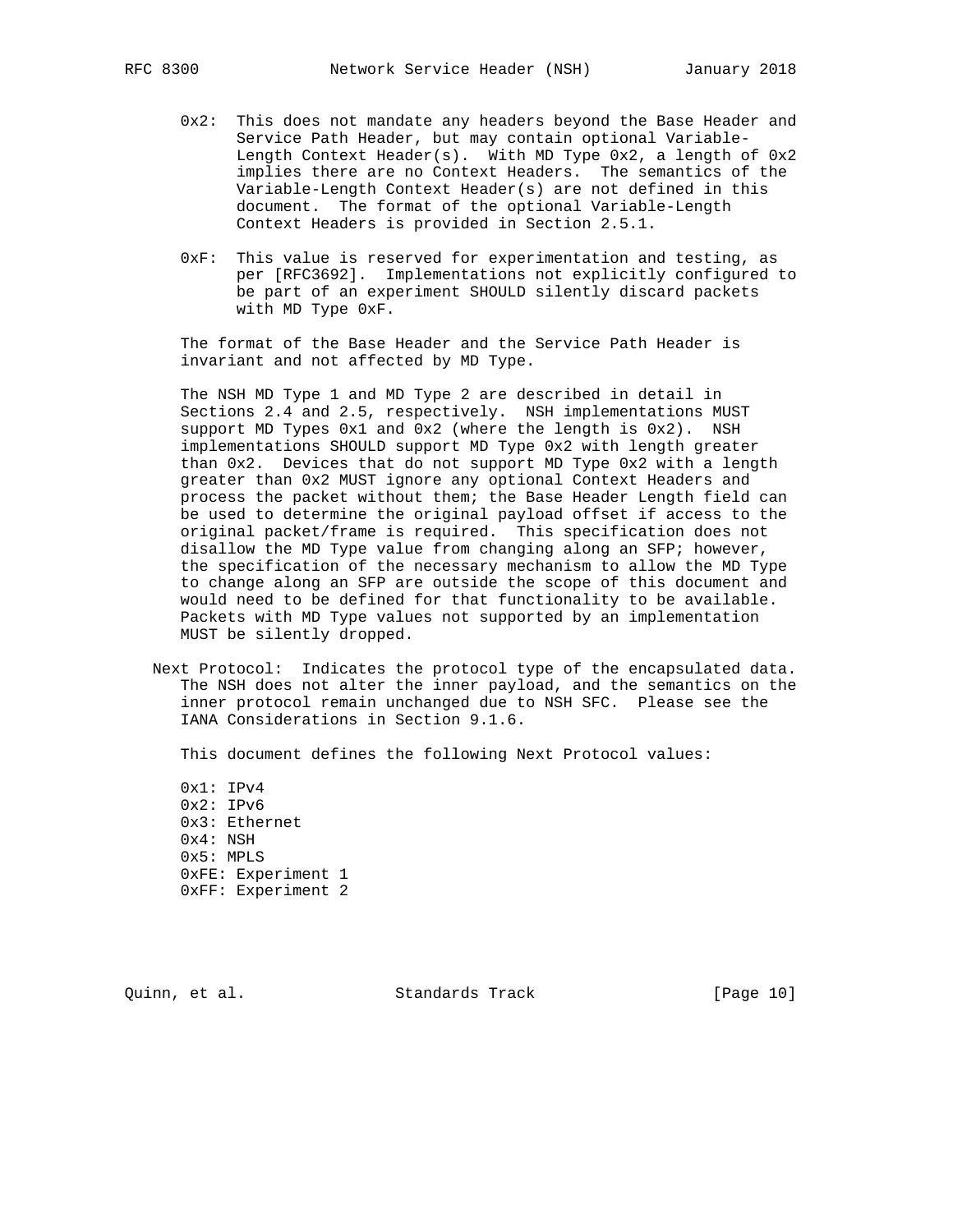The functionality of hierarchical NSH using a Next Protocol value of 0x4 (NSH) is outside the scope of this specification. Packets with Next Protocol values not supported SHOULD be silently dropped by default, although an implementation MAY provide a configuration parameter to forward them. Additionally, an implementation not explicitly configured for a specific experiment [RFC3692] SHOULD silently drop packets with Next Protocol values 0xFE and 0xFF.

#### 2.3. Service Path Header

Figure 4 shows the format of the Service Path Header:

 $0$  and  $1$  and  $2$  3 0 1 2 3 4 5 6 7 8 9 0 1 2 3 4 5 6 7 8 9 0 1 2 3 4 5 6 7 8 9 0 1 +-+-+-+-+-+-+-+-+-+-+-+-+-+-+-+-+-+-+-+-+-+-+-+-+-+-+-+-+-+-+-+-+ Service Path Identifier (SPI) | Service Index | +-+-+-+-+-+-+-+-+-+-+-+-+-+-+-+-+-+-+-+-+-+-+-+-+-+-+-+-+-+-+-+-+

 Service Path Identifier (SPI): 24 bits Service Index (SI): 8 bits

Figure 4: NSH Service Path Header

The meaning of these fields is as follows:

 Service Path Identifier (SPI): Uniquely identifies a Service Function Path (SFP). Participating nodes MUST use this identifier for SFP selection. The initial Classifier MUST set the appropriate SPI for a given classification result.

 Service Index (SI): Provides location within the SFP. The initial Classifier for a given SFP SHOULD set the SI to 255; however, the control plane MAY configure the initial value of the SI as appropriate (i.e., taking into account the length of the SFP). The Service Index MUST be decremented by a value of 1 by Service Functions or by SFC Proxy nodes after performing required services; the new decremented SI value MUST be used in the egress packet's NSH. The initial Classifier MUST send the packet to the first SFF in the identified SFP for forwarding along an SFP. If re-classification occurs, and that re-classification results in a new SPI, the (re-)Classifier is, in effect, the initial Classifier for the resultant SPI.

 The SI is used in conjunction with the Service Path Identifier for SFP selection and for determining the next SFF/SF in the path. The SI is also valuable when troubleshooting or reporting service paths. While the TTL provides the primary SFF-based loop prevention for this mechanism, SI decrement by SF serves as a limited loop-prevention

Quinn, et al. Standards Track [Page 11]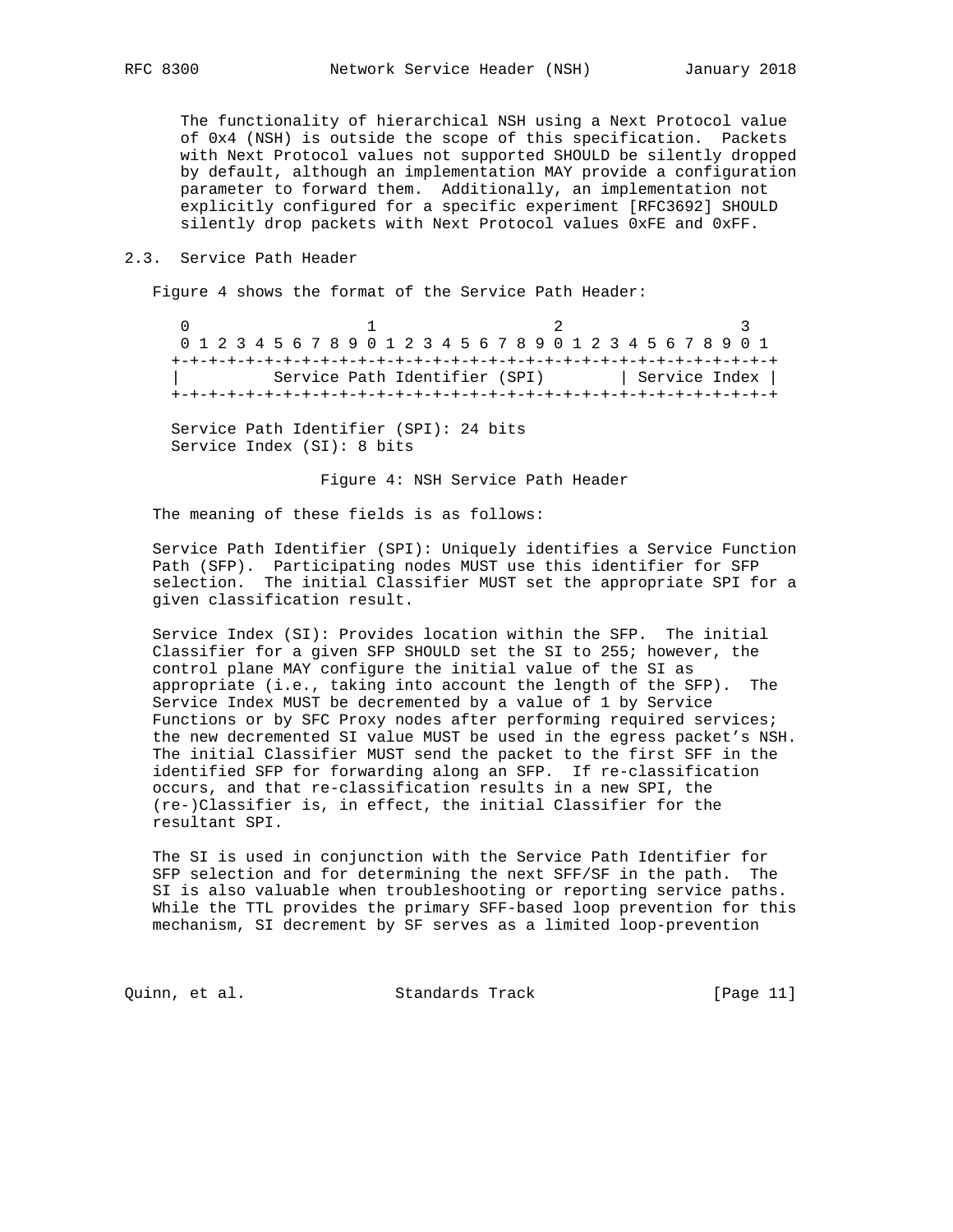mechanism. NSH packets, as described above, are discarded when an SFF decrements the TTL to 0. In addition, an SFF that is not the terminal SFF for an SFP will discard any NSH packet with an SI of 0, as there will be no valid next SF information.

## 2.4. NSH MD Type 1

 When the Base Header specifies MD Type 0x1, a Fixed-Length Context Header (16-bytes) MUST be present immediately following the Service Path Header, as per Figure 5. The value of a Fixed-Length Context Header that carries no metadata MUST be set to zero.

 $0$  and  $1$  and  $2$  3 0 1 2 3 4 5 6 7 8 9 0 1 2 3 4 5 6 7 8 9 0 1 2 3 4 5 6 7 8 9 0 1 +-+-+-+-+-+-+-+-+-+-+-+-+-+-+-+-+-+-+-+-+-+-+-+-+-+-+-+-+-+-+-+-+ |Ver|O|U| TTL | Length |U|U|U|U|MD Type| Next Protocol | +-+-+-+-+-+-+-+-+-+-+-+-+-+-+-+-+-+-+-+-+-+-+-+-+-+-+-+-+-+-+-+-+ Service Path Identifier | Service Index | +-+-+-+-+-+-+-+-+-+-+-+-+-+-+-+-+-+-+-+-+-+-+-+-+-+-+-+-+-+-+-+-+ | | Fixed-Length Context Header | | +-+-+-+-+-+-+-+-+-+-+-+-+-+-+-+-+-+-+-+-+-+-+-+-+-+-+-+-+-+-+-+-+

#### Figure 5: NSH MD Type 0x1

 This specification does not make any assumptions about the content of the 16-byte Context Header that must be present when the MD Type field is set to 1, and it does not describe the structure or meaning of the included metadata.

 An SFC-aware SF or SFC Proxy needs to receive the data structure and semantics first in order to process the data placed in the mandatory context field. The data structure and semantics include both the allocation schema and order as well as the meaning of the included data. How an SFC-aware SF or SFC Proxy gets the data structure and semantics is outside the scope of this specification.

 An SF or SFC Proxy that does not know the format or semantics of the Context Header for an NSH with MD Type 1 MUST discard any packet with such an NSH (i.e., MUST NOT ignore the metadata that it cannot process), and MUST log the event at least once per the SPI for which the event occurs (subject to thresholding).

 [NSH-DC-ALLOCATION] and [NSH-BROADBAND-ALLOCATION] provide specific examples of how metadata can be allocated.

Quinn, et al. Standards Track [Page 12]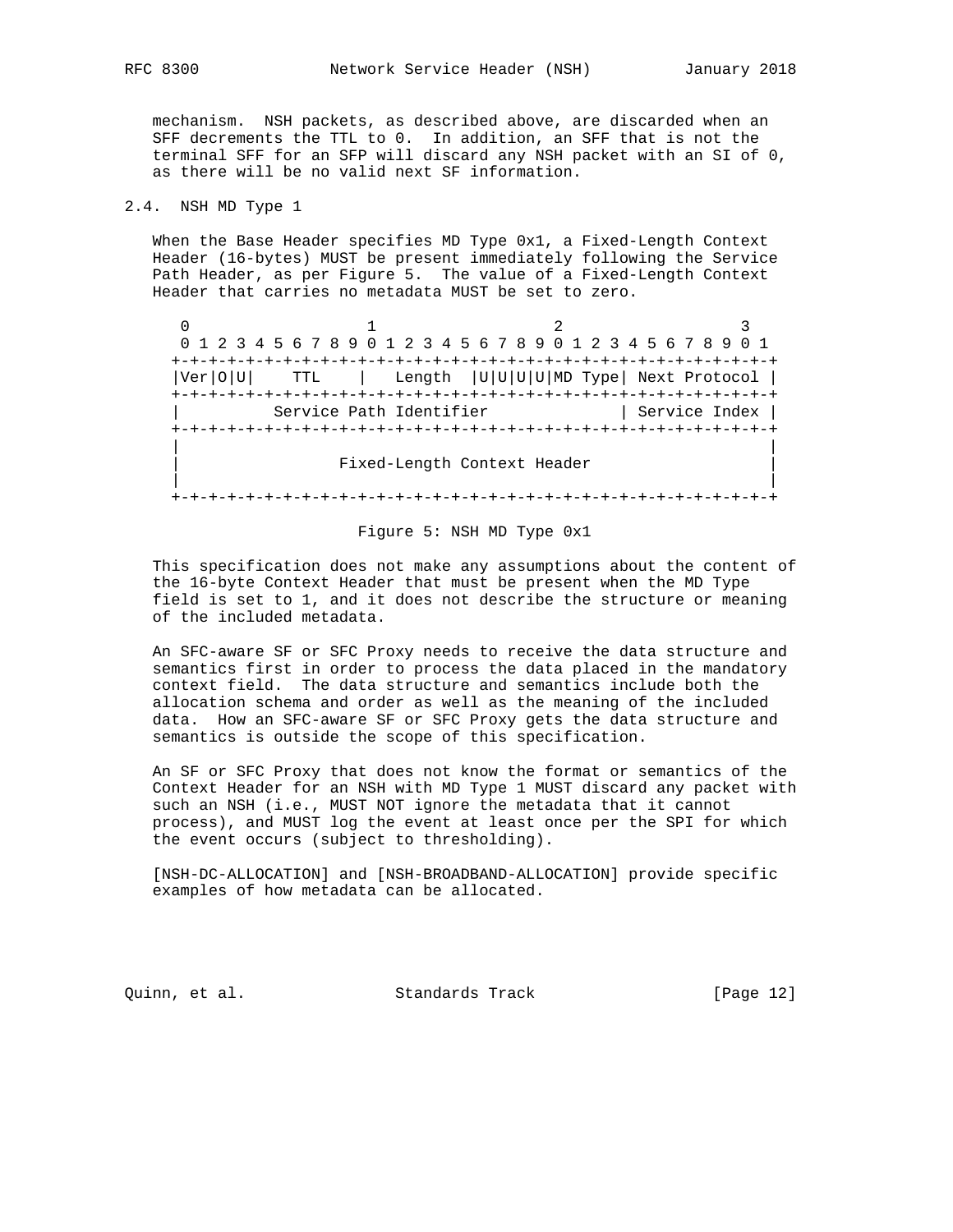### 2.5. NSH MD Type 2

 When the Base Header specifies MD Type 0x2, zero or more Variable- Length Context Headers MAY be added, immediately following the Service Path Header (see Figure 6). Therefore, Length = 0x2, indicates that only the Base Header and Service Path Header are present (and in that order). The optional Variable-Length Context Headers MUST be of an integer number of 4-bytes. The Base Header Length field MUST be used to determine the offset to locate the original packet or frame for SFC nodes that require access to that information.

 $0$  and  $1$  and  $2$  3 0 1 2 3 4 5 6 7 8 9 0 1 2 3 4 5 6 7 8 9 0 1 2 3 4 5 6 7 8 9 0 1 +-+-+-+-+-+-+-+-+-+-+-+-+-+-+-+-+-+-+-+-+-+-+-+-+-+-+-+-+-+-+-+-+ |Ver|O|U| TTL | Length |U|U|U|U|MD Type| Next Protocol | +-+-+-+-+-+-+-+-+-+-+-+-+-+-+-+-+-+-+-+-+-+-+-+-+-+-+-+-+-+-+-+-+ Service Path Identifier | Service Index | +-+-+-+-+-+-+-+-+-+-+-+-+-+-+-+-+-+-+-+-+-+-+-+-+-+-+-+-+-+-+-+-+ | | Variable-Length Context Headers (opt.) | | +-+-+-+-+-+-+-+-+-+-+-+-+-+-+-+-+-+-+-+-+-+-+-+-+-+-+-+-+-+-+-+-+

#### Figure 6: NSH MD Type 0x2

## 2.5.1. Optional Variable-Length Metadata

 The format of the optional Variable-Length Context Headers, is as depicted in Figure 7.

 $0$  and  $1$  and  $2$  3 0 1 2 3 4 5 6 7 8 9 0 1 2 3 4 5 6 7 8 9 0 1 2 3 4 5 6 7 8 9 0 1 +-+-+-+-+-+-+-+-+-+-+-+-+-+-+-+-+-+-+-+-+-+-+-+-+-+-+-+-+-+-+-+-+ | Metadata Class | Type |U| Length | +-+-+-+-+-+-+-+-+-+-+-+-+-+-+-+-+-+-+-+-+-+-+-+-+-+-+-+-+-+-+-+-+ Variable-Length Metadata +-+-+-+-+-+-+-+-+-+-+-+-+-+-+-+-+-+-+-+-+-+-+-+-+-+-+-+-+-+-+-+-+

Figure 7: Variable-Length Context Headers

 Metadata Class (MD Class): Defines the scope of the Type field to provide a hierarchical namespace. Section 9.1.4 defines how the MD Class values can be allocated to standards bodies, vendors, and others.

Quinn, et al. Standards Track [Page 13]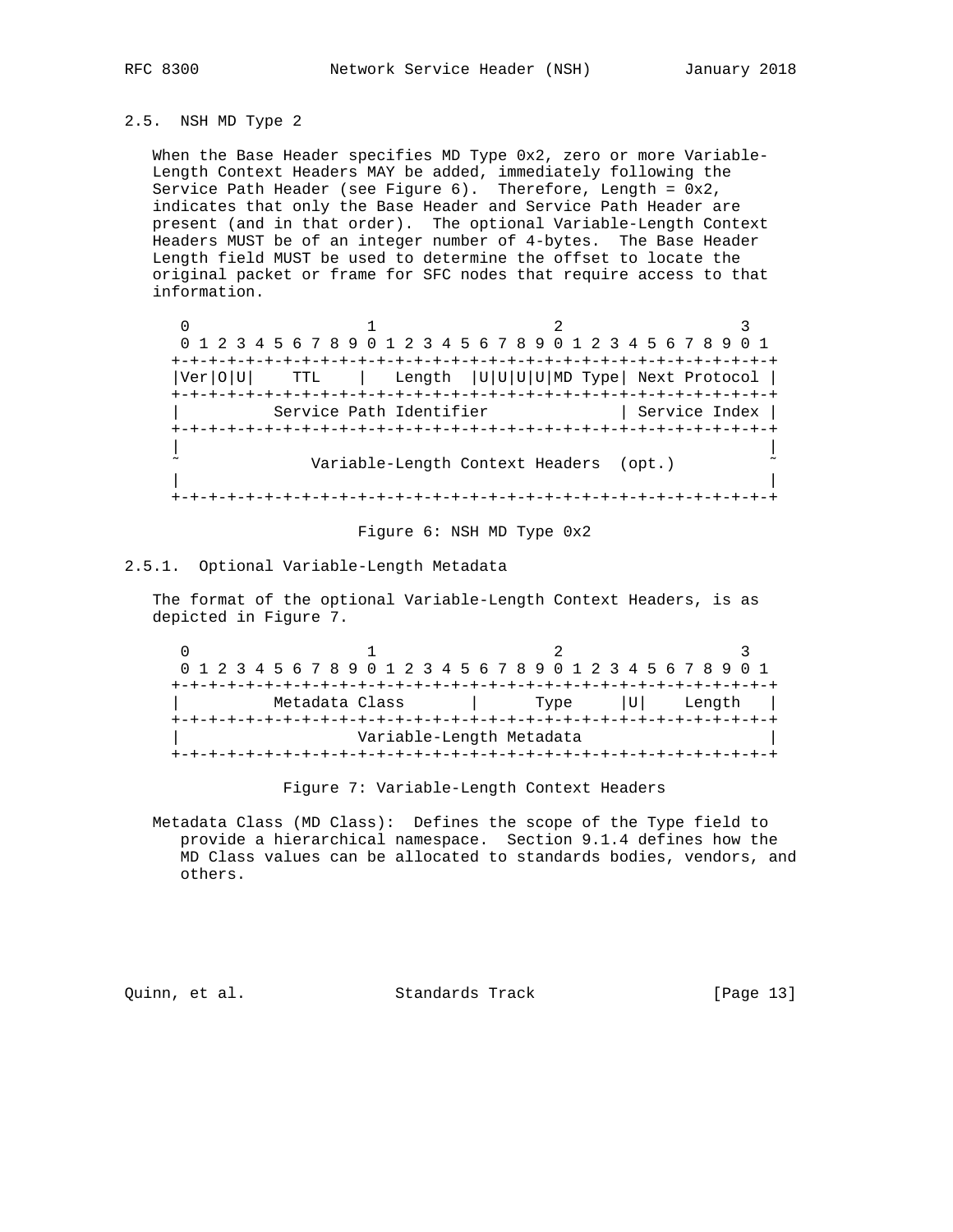- Type: Indicates the explicit type of metadata being carried. The definition of the Type is the responsibility of the MD Class owner.
- Unassigned bit: One unassigned bit is available for future use. This bit MUST NOT be set, and it MUST be ignored on receipt.
- Length: Indicates the length of the variable-length metadata, in bytes. In case the metadata length is not an integer number of 4-byte words, the sender MUST add pad bytes immediately following the last metadata byte to extend the metadata to an integer number of 4-byte words. The receiver MUST round the Length field up to the nearest 4-byte-word boundary, to locate and process the next field in the packet. The receiver MUST access only those bytes in the metadata indicated by the Length field (i.e., actual number of bytes) and MUST ignore the remaining bytes up to the nearest 4-byte-word boundary. The length may be 0 or greater.

 A value of 0 denotes a Context Header without a Variable-Length Metadata field.

 This specification does not make any assumption about Context Headers that are mandatory to implement or those that are mandatory to process. These considerations are deployment specific. However, the control plane is entitled to instruct SFC-aware SFs with the data structure of the Context Header together with its scoping (see e.g., Section 3.3.3 of [SFC-CONTROL-PLANE]).

 Upon receipt of a packet that belongs to a given SFP, if a mandatory to-process Context Header is missing in that packet, the SFC-aware SF MUST NOT process the packet and MUST log an error at least once per the SPI for which the mandatory metadata is missing.

 If multiple mandatory-to-process Context Headers are required for a given SFP, the control plane MAY instruct the SFC-aware SF with the order to consume these Context Headers. If no instructions are provided and the SFC-aware SF will make use of or modify the specific Context Header, then the SFC-aware SF MUST process these Context Headers in the order they appear in an NSH packet.

 If multiple instances of the same metadata are included in an NSH packet, but the definition of that Context Header does not allow for it, the SFC-aware SF MUST process the first instance and ignore subsequent instances. The SFC-aware SF MAY log or increase a counter for this event.

Quinn, et al. Standards Track [Page 14]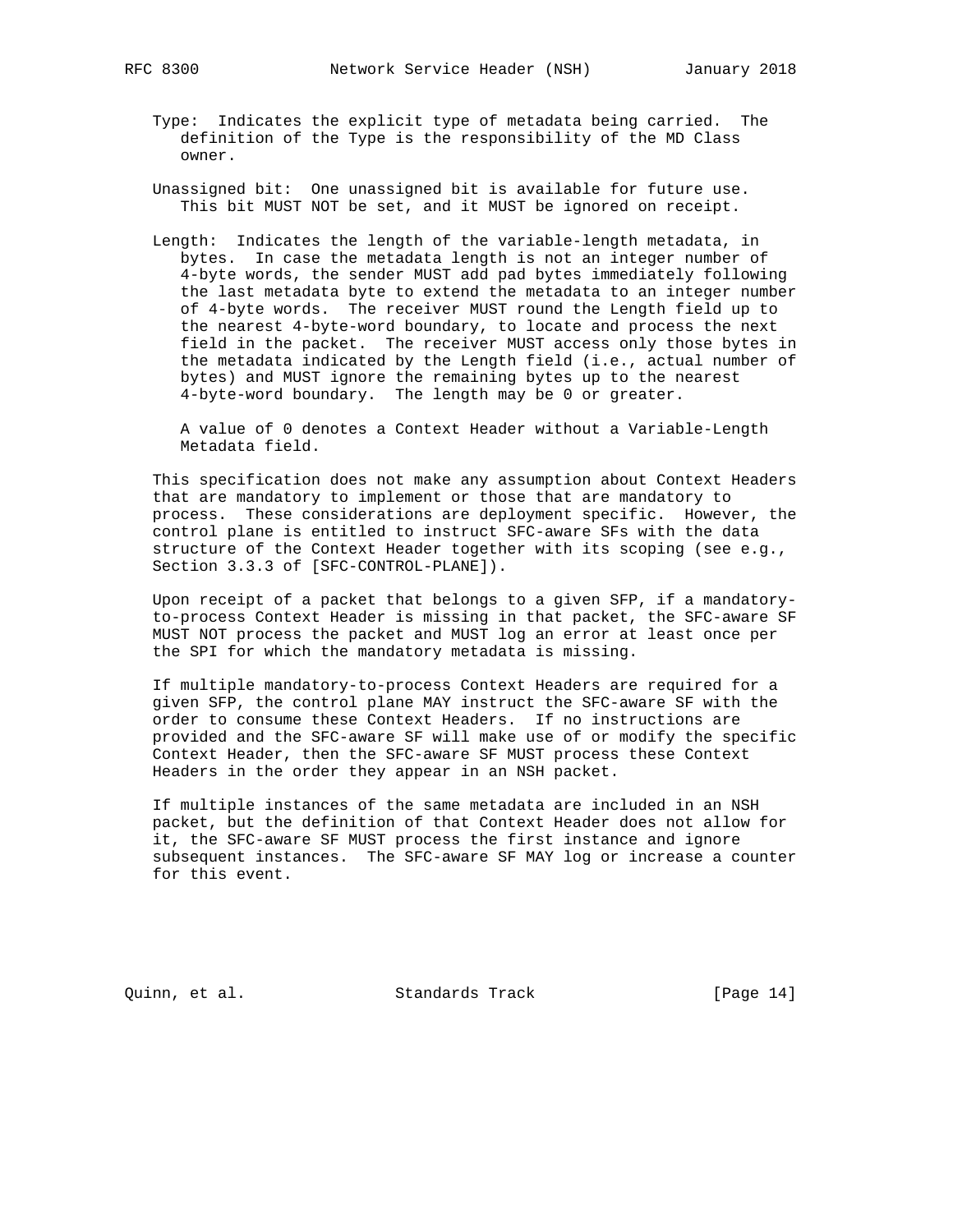## 3. NSH Actions

 NSH-aware nodes (which include Service Classifiers, SFFs, SFs, and SFC Proxies) may alter the contents of the NSH headers. These nodes have several possible NSH-related actions:

 1. Insert or remove the NSH: These actions can occur respectively at the start and end of a service path. Packets are classified, and if determined to require servicing, an NSH will be imposed. A

 Service Classifier MUST insert an NSH at the start of an SFP. An imposed NSH MUST contain both a valid Base Header and Service Path Header. At the end of an SFP, an SFF MUST remove the NSH before forwarding or delivering the un-encapsulated packet. Therefore, it is the last node operating on the service header.

 Multiple logical Classifiers may exist within a given service path. Non-initial Classifiers may re-classify data, and that re-classification MAY result in the selection of a different SFP. When the logical Classifier performs re-classification that results in a change of service path, it MUST replace the existing NSH with a new NSH with the Base Header and Service Path Header reflecting the new service path information and MUST set the initial SI. The O bit, the TTL field, and unassigned flags MUST be copied transparently from the old NSH to a new NSH. Metadata MAY be preserved in the new NSH.

- 2. Select service path: The Service Path Header provides service path information and is used by SFFs to determine correct service path selection. SFFs MUST use the Service Path Header for selecting the next SF or SFF in the service path.
- 3. Update the NSH: SFs MUST decrement the service index by one. If an SFF receives a packet with an SPI and SI that do not correspond to a valid next hop in a valid SFP, that packet MUST be dropped by the SFF.

 Classifiers MAY update Context Headers if new/updated context is available.

 If an SFC proxy is in use (acting on behalf of an NSH-unaware Service Function for NSH actions), then the proxy MUST update the Service Index and MAY update contexts. When an SFC Proxy receives an NSH-encapsulated packet, it MUST remove the NSH before forwarding it to an NSH-unaware SF. When the SFC Proxy receives a packet back from an NSH-unaware SF, it MUST re-encapsulate it with the correct NSH, and it MUST decrement the Service Index by one.

Quinn, et al. Standards Track [Page 15]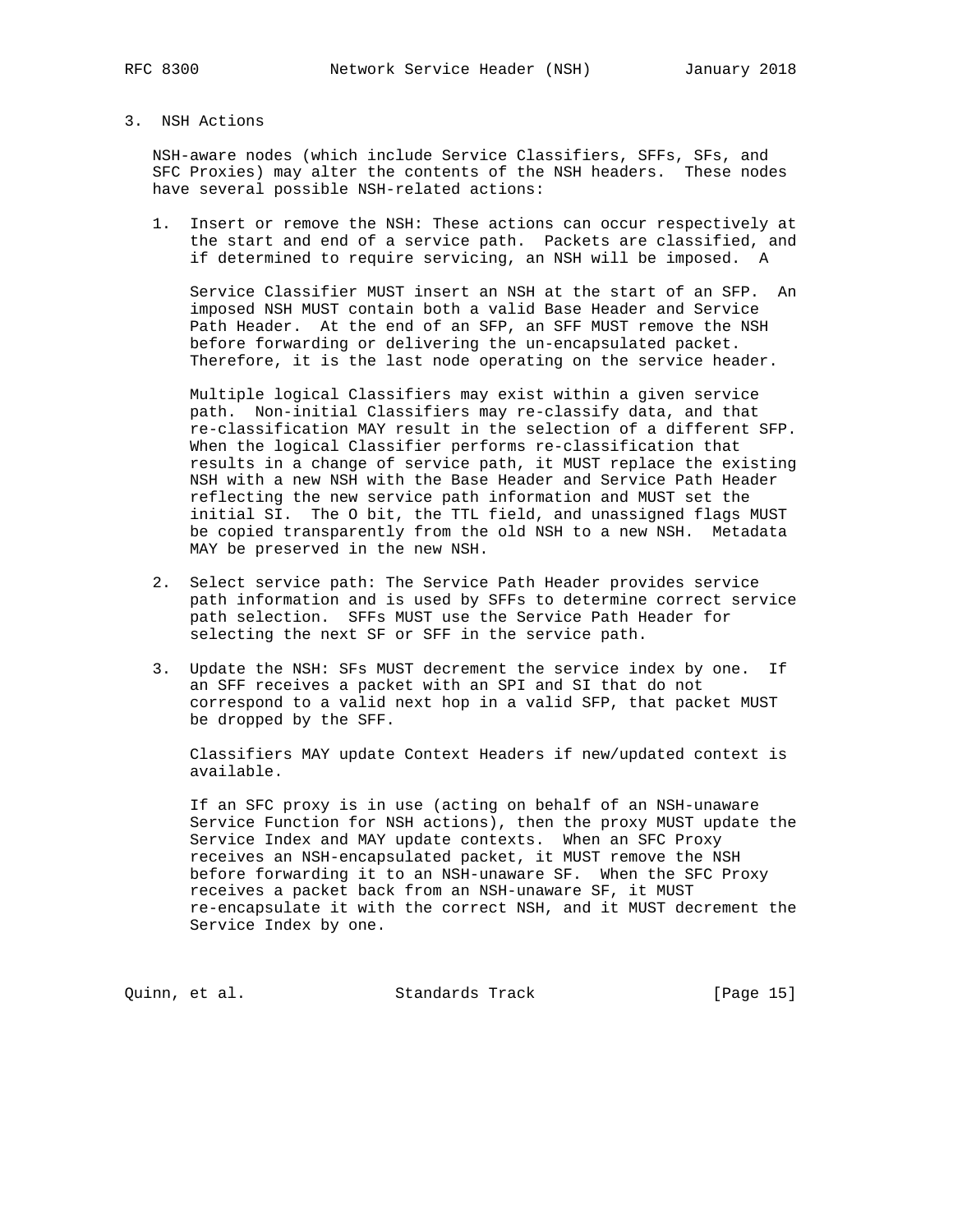- - 4. Service policy selection: Service Functions derive policy (i.e., service actions such as permit or deny) selection and enforcement from the NSH. Metadata shared in the NSH can provide a range of service-relevant information such as traffic classification.

 Figure 8 maps each of the four actions above to the components in the SFC architecture that can perform it.

| Component                                 |        | Insert, remove, or<br>replace the NSH |         | Forward<br>the NSH<br>packets | Update<br>the NSH |                                     | Service<br>policy<br>sel. |
|-------------------------------------------|--------|---------------------------------------|---------|-------------------------------|-------------------|-------------------------------------|---------------------------|
|                                           | Insert | Remove                                | Replace |                               | Dec.<br>Index     | Update<br>Service Context<br>Header |                           |
| Classifier                                | $+$    |                                       | $+$     |                               |                   | $+$                                 |                           |
| Service<br>Function<br>Forwarder<br>(SFF) |        | $+$                                   |         | $+$                           |                   |                                     |                           |
| Service<br>Function<br>(SF)               |        |                                       |         |                               | $+$               | $+$                                 | $+$                       |
| SFC Proxy                                 | $^{+}$ | $+$                                   |         |                               | $+$               | $+$                                 |                           |

## Figure 8: NSH Action and Role Mapping

#### 4. NSH Transport Encapsulation

 Once the NSH is added to a packet, an outer transport encapsulation is used to forward the original packet and the associated metadata to the start of a service chain. The encapsulation serves two purposes:

 1. Creates a topologically independent services plane. Packets are forwarded to the required services without changing the underlying network topology.

Quinn, et al. Standards Track [Page 16]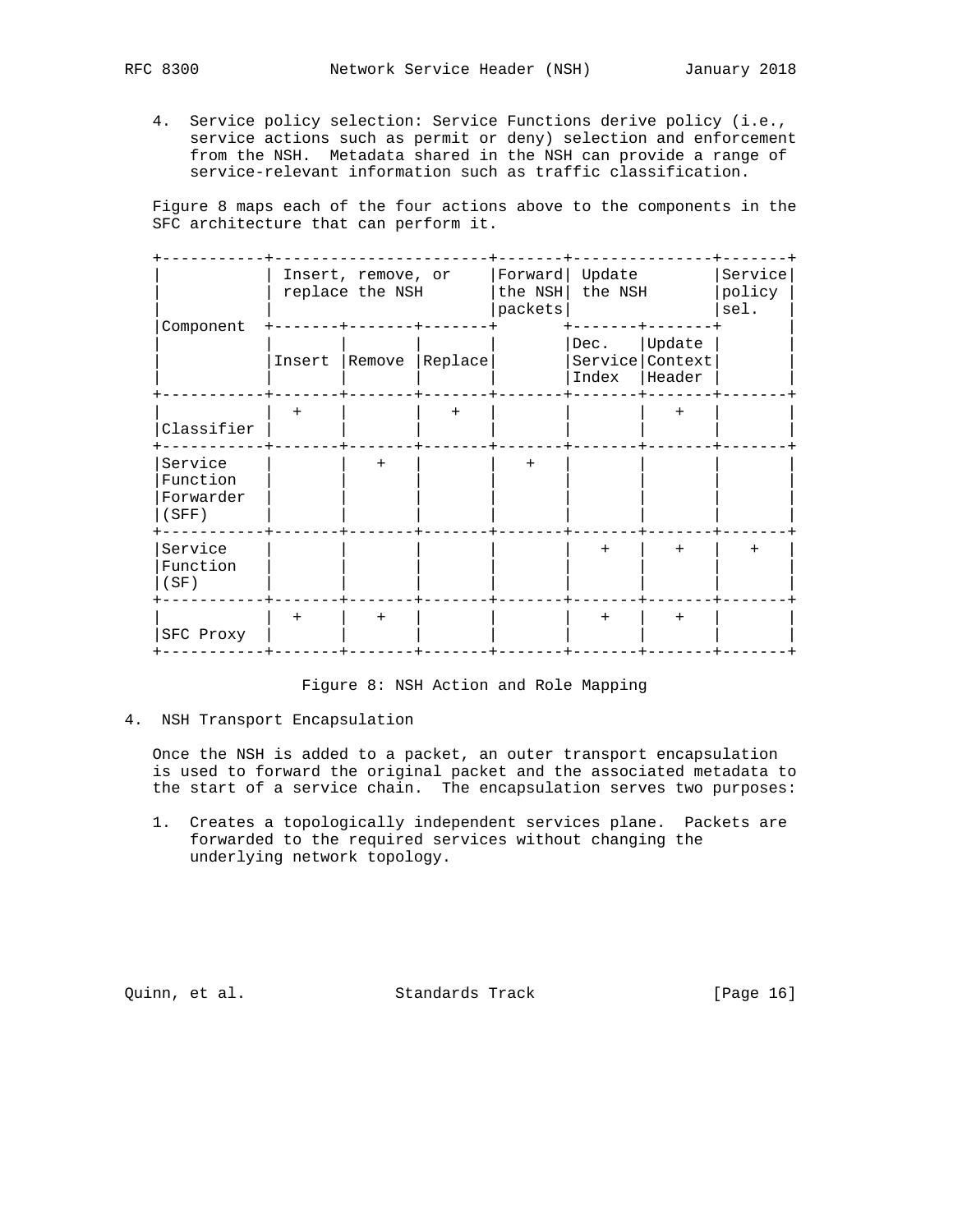2. Transit network nodes simply forward the encapsulated packets without modification.

 The service header is independent of the transport encapsulation used. Existing transport encapsulations can be used. The presence of an NSH is indicated via a protocol type or another indicator in the outer transport encapsulation.

5. Fragmentation Considerations

 The NSH and the associated transport encapsulation header are "added" to the encapsulated packet/frame. This additional information increases the size of the packet.

 Within a managed administrative domain, an operator can ensure that the underlay MTU is sufficient to carry SFC traffic without requiring fragmentation. Given that the intended scope of the NSH is within a single provider's operational domain, that approach is sufficient.

 However, although explicitly outside the scope of this specification, there might be cases where the underlay MTU is not large enough to carry the NSH traffic. Since the NSH does not provide fragmentation support at the service plane, the transport encapsulation protocol ought to provide the requisite fragmentation handling. For instance, Section 9 of [RTG-ENCAP] provides exemplary approaches and guidance for those scenarios.

 When the transport encapsulation protocol supports fragmentation, and fragmentation procedures needs to be used, such fragmentation is part of the transport encapsulation logic. If, as it is common, fragmentation is performed by the endpoints of the transport encapsulation, then fragmentation procedures are performed at the sending NSH entity as part of the transport encapsulation, and reassembly procedures are performed at the receiving NSH entity during transport de-encapsulation handling logic. In no case would such fragmentation result in duplication of the NSH header.

 For example, when the NSH is encapsulated in IP, IP-level fragmentation coupled with Path MTU Discovery (PMTUD) (e.g., [RFC8201]) is used. Since PMTUD relies on ICMP messages, an operator should ensure ICMP packets are not blocked. When, on the other hand, the underlay does not support fragmentation procedures, an error message SHOULD be logged when dropping a packet too big. Lastly, NSH-specific fragmentation and reassembly methods may be defined as well, but these methods are outside the scope of this document and subject for future work.

Quinn, et al. Standards Track [Page 17]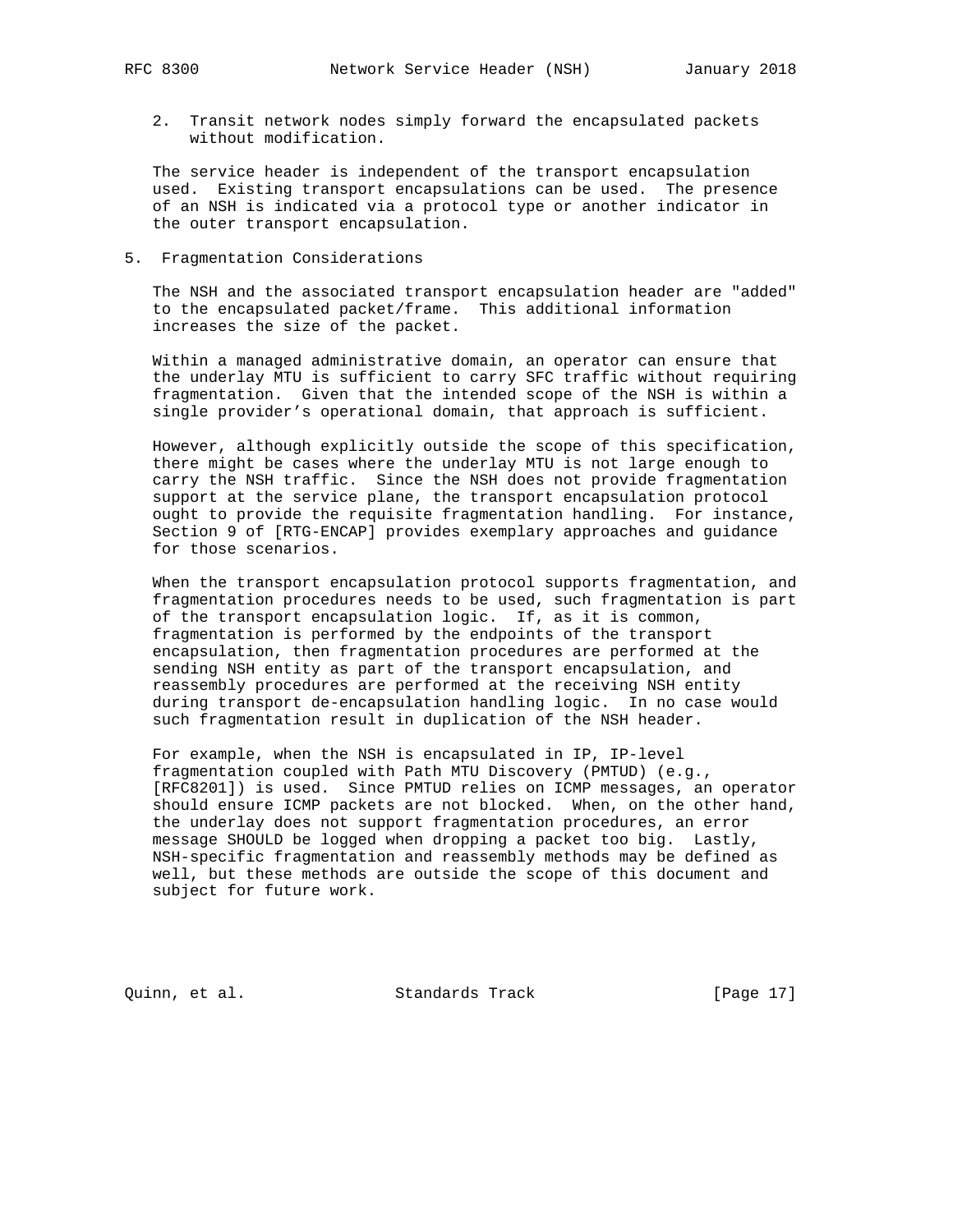## 6. Service Path Forwarding with NSH

#### 6.1. SFFs and Overlay Selection

 As described above, the NSH contains a Service Path Identifier (SPI) and a Service Index (SI). The SPI is, as per its name, an identifier. The SPI alone cannot be used to forward packets along a service path. Rather, the SPI provides a level of indirection between the service path / topology and the network transport encapsulation. Furthermore, there is no requirement for, or expectation of, an SPI being bound to a predetermined or static network path.

 The Service Index provides an indication of location within a service path. The combination of SPI and SI provides the identification of a logical SF and its order within the service plane. This combination is used to select the appropriate network locator(s) for overlay forwarding. The logical SF may be a single SF or a set of eligible SFs that are equivalent. In the latter case, the SFF provides load distribution amongst the collection of SFs as needed.

 SI serves as a mechanism for detecting invalid SFPs. In particular, an SI value of zero indicates that forwarding is incorrect and the packet must be discarded.

 This indirection -- SPI to overlay -- creates a true service plane. That is, the SFF/SF topology is constructed without impacting the network topology, but, more importantly, service-plane-only participants (i.e., most SFs) need not be part of the network overlay topology and its associated infrastructure (e.g., control plane, routing tables, etc.). SFs need to be able to return a packet to an appropriate SFF (i.e., has the requisite NSH information) when service processing is complete. This can be via the overlay or underlay and, in some cases, can require additional configuration on the SF. As mentioned above, an existing overlay topology may be used, provided it offers the requisite connectivity.

 The mapping of SPI to transport encapsulation occurs on an SFF (as discussed above, the first SFF in the path gets an NSH encapsulated packet from the Classifier). The SFF consults the SPI/ID values to determine the appropriate overlay transport encapsulation protocol (several may be used within a given network) and next hop for the requisite SF. Table 1 depicts an example of a single next-hop SPI/ SI-to-network overlay network locator mapping.

Quinn, et al. Standards Track [Page 18]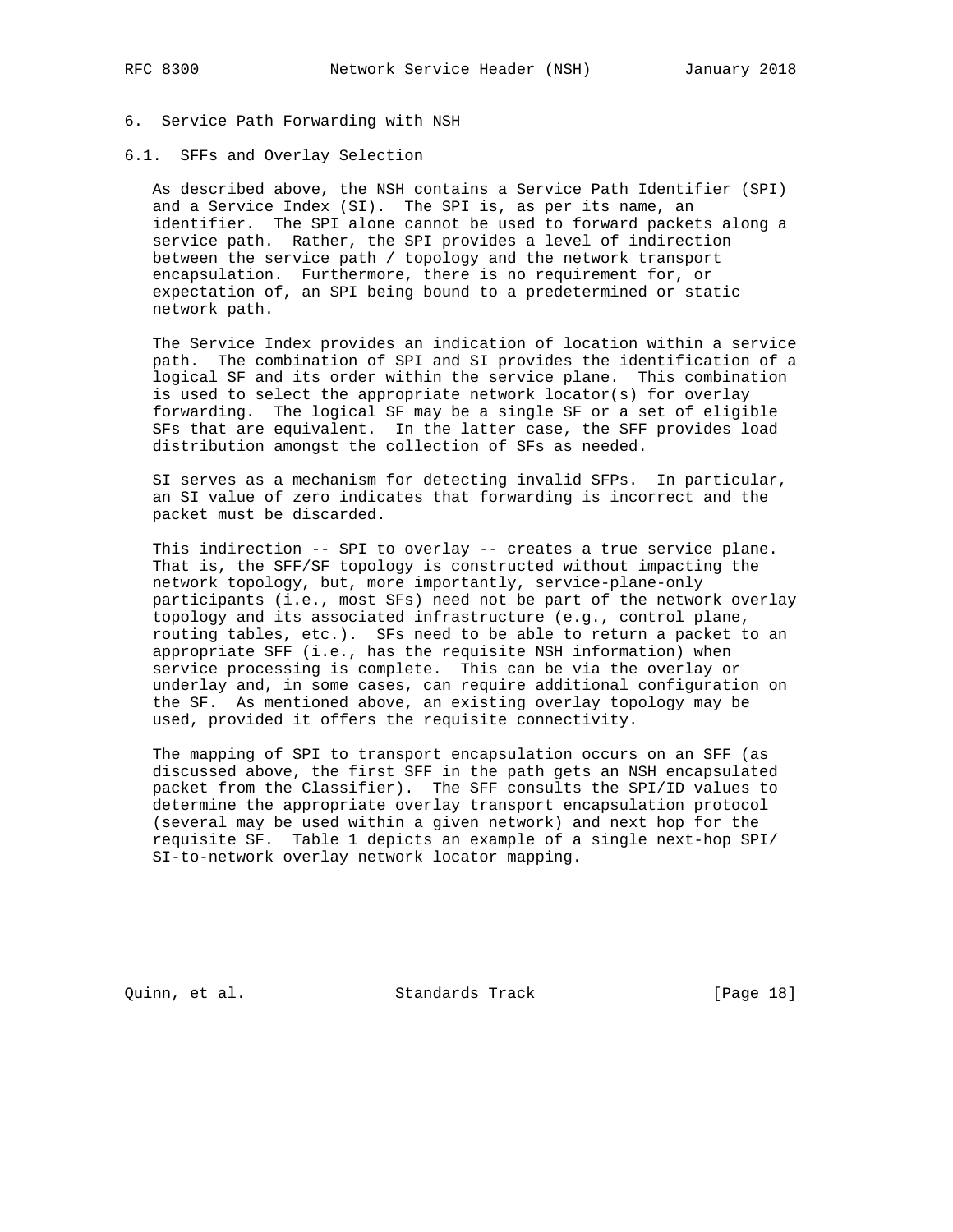| SPI | SI  | Next Hop(s)        | Transport Encapsulation |
|-----|-----|--------------------|-------------------------|
| 10  | 255 | 192.0.2.1          | VXLAN-qpe               |
| 10  | 254 | 198.51.100.10      | GRE                     |
| 10  | 251 | 198.51.100.15      | GRE                     |
| 40  | 251 | 198.51.100.15      | <b>GRE</b>              |
| 50  | 200 | 01:23:45:67:89:ab  | Ethernet                |
| 15  | 212 | Null (end of path) | None                    |
|     |     |                    |                         |

Table 1: SFF NSH Mapping Example

 Additionally, further indirection is possible: the resolution of the required SF network locator may be a localized resolution on an SFF, rather than an SFC control plane responsibility, as per Tables 2 and 3.

 Please note: VXLAN-gpe and GRE in the above table refer to [VXLAN-GPE] and [RFC2784] [RFC7676], respectively.

|     |                      | $SPI$   $SI$   Next Hop(s) |
|-----|----------------------|----------------------------|
|     | $10 \t   3 \t   5F2$ |                            |
| 245 | $\vert$ 12           | SF34                       |
| 40  | - 9                  | SF9                        |

Table 2: NSH-to-SF Mapping Example

Quinn, et al. Standards Track [Page 19]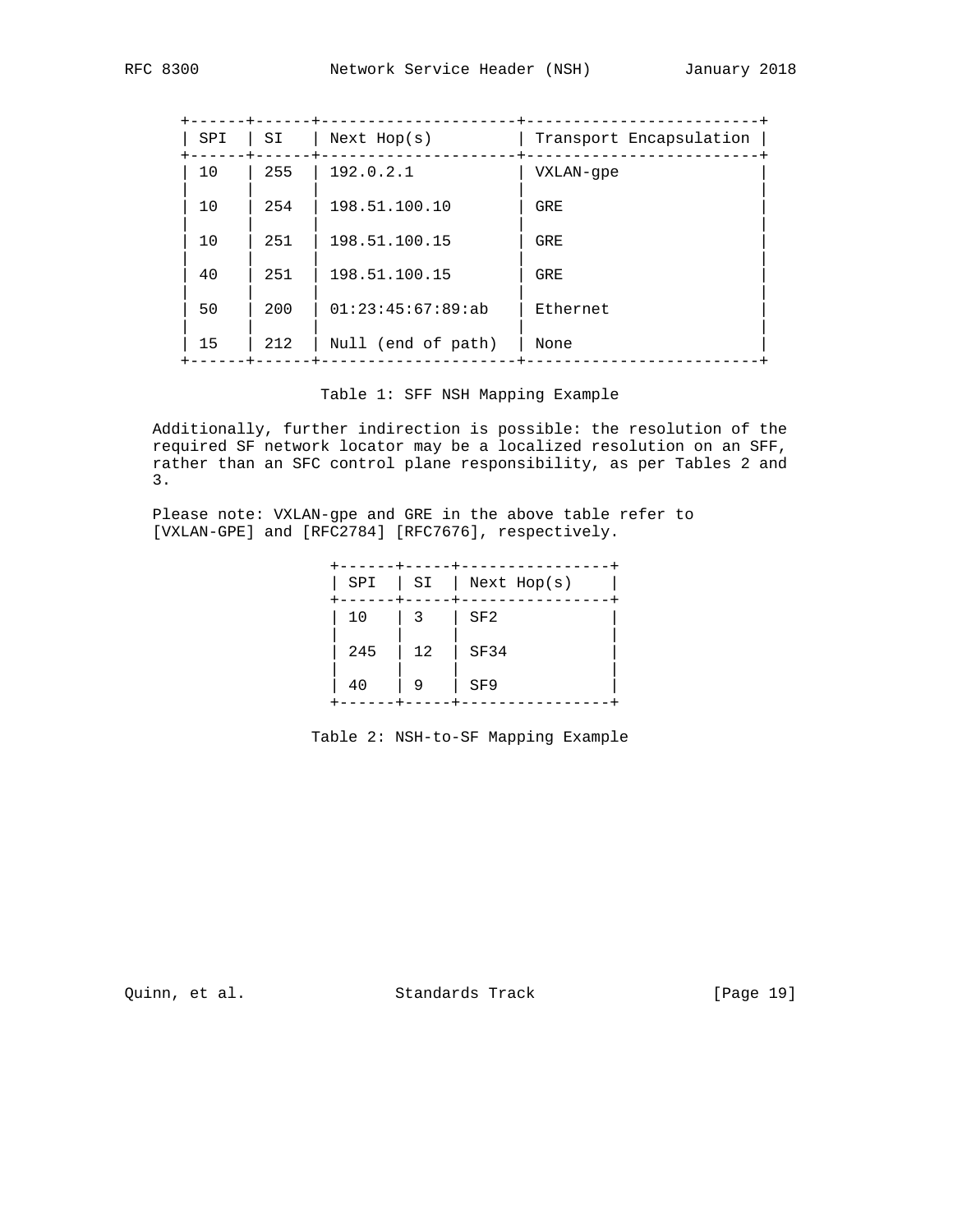| SF              | Next Hop(s)   | Transport Encapsulation |
|-----------------|---------------|-------------------------|
| SF2             | 192.0.2.2     | VXLAN-qpe               |
| SF34            | 198.51.100.34 | UDP                     |
| SF <sub>9</sub> | 2001:db8::1   | GRE                     |

#### Table 3: SF Locator Mapping Example

 Since the SPI is a representation of the service path, the lookup may return more than one possible next hop within a service path for a given SF, essentially a series of weighted (equally or otherwise) paths to be used (for load distribution, redundancy, or policy); see Table 4. The metric depicted in Table 4 is an example to help illustrate weighing SFs. In a real network, the metric will range from a simple preference (similar to routing next-hop) to a true dynamic composite metric based on the state of a Service Function (including load, session state, capacity, etc.).

| SI                    | NH           | Metric |
|-----------------------|--------------|--------|
| 3                     | 203.0.113.1  | 1      |
|                       | 203.0.113.2  |        |
| 12                    | 192.0.2.1    |        |
|                       | 203.0.113.4  |        |
| 7                     | 192.0.2.10   | 10     |
|                       | 198.51.100.1 | - 5    |
| SPI<br>10<br>20<br>30 |              |        |

(encapsulation type omitted for formatting)

Table 4: NSH Weighted Service Path

 The information contained in Tables 1-4 may be received from the control plane, but the exact mechanism is outside the scope of this document.

Quinn, et al. Standards Track [Page 20]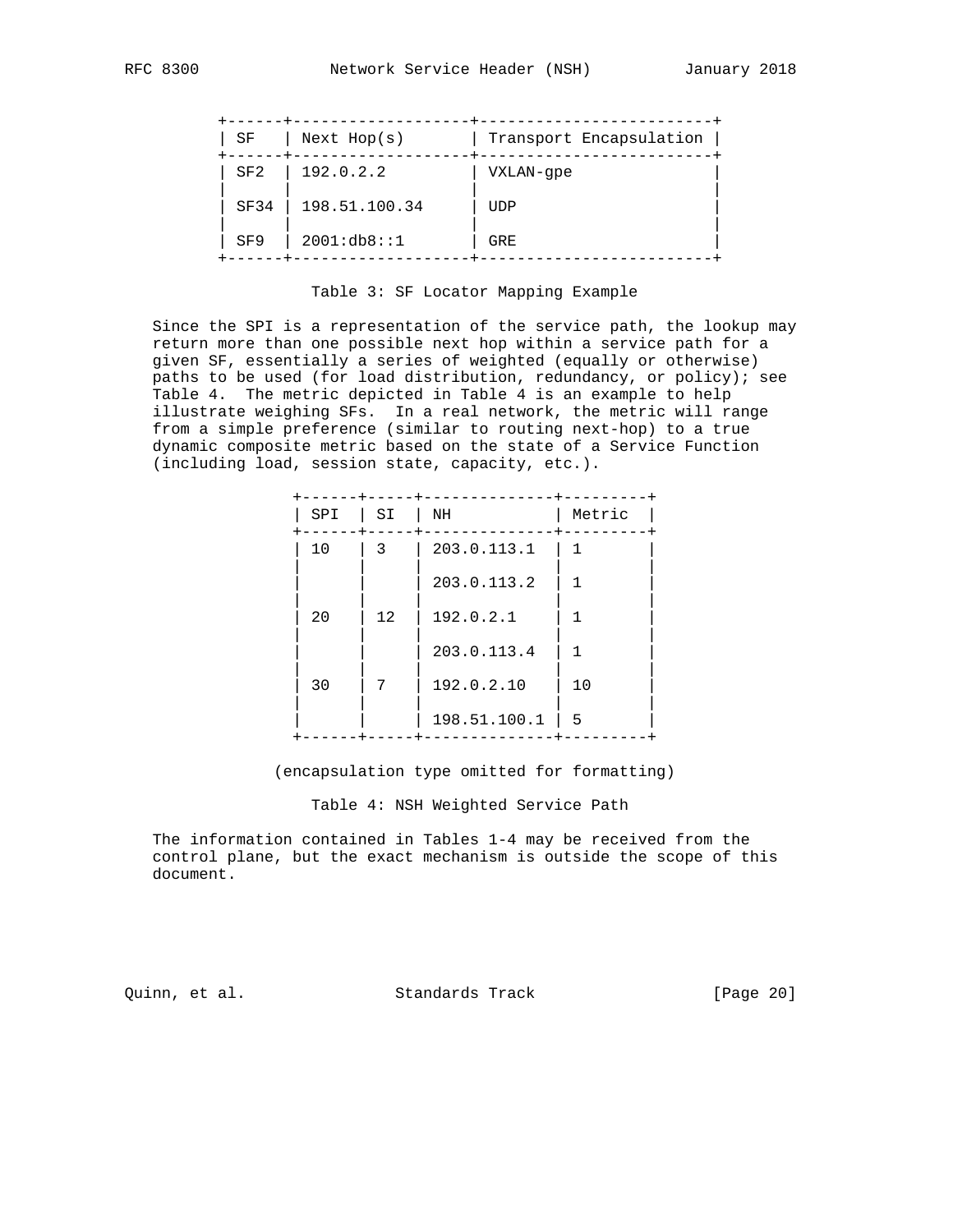6.2. Mapping the NSH to Network Topology

 As described above, the mapping of the SPI to network topology may result in a single path, or it might result in a more complex topology. Furthermore, the SPI-to-overlay mapping occurs at each SFF independently. Any combination of topology selection is possible. Please note, there is no requirement to create a new overlay topology if a suitable one already exists. NSH packets can use any (new or existing) overlay, provided the requisite connectivity requirements are satisfied.

Examples of mapping for a topology:

- 1. Next SF is located at SFFb with locator 2001:db8::1 SFFa mapping: SPI=10 --> VXLAN-gpe, dst-ip: 2001:db8::1
- 2. Next SF is located at SFFc with multiple network locators for load-distribution purposes: SFFb mapping: SPI=10 --> VXLAN-gpe, dst\_ip:203.0.113.1, 203.0.113.2, 203.0.113.3, equal cost
- 3. Next SF is located at SFFd with two paths from SFFc, one for redundancy: SFFc mapping: SPI=10 --> VXLAN-gpe, dst\_ip:192.0.2.10 cost=10, 203.0.113.10, cost=20

 In the above example, each SFF makes an independent decision about the network overlay path and policy for that path. In other words, there is no a priori mandate about how to forward packets in the network (only the order of services that must be traversed).

 The network operator retains the ability to engineer the network paths as required. For example, the overlay path between SFFs may utilize traffic engineering, QoS marking, or ECMP, without requiring complex configuration and network protocol support to be extended to the service path explicitly. In other words, the network operates as expected, and evolves as required, as does the service plane.

### 6.3. Service Plane Visibility

 The SPI and SI serve an important function for visibility into the service topology. An operator can determine what service path a packet is "on" and its location within that path simply by viewing NSH information (packet capture, IP Flow Information Export (IPFIX), etc.). The information can be used for service scheduling and placement decisions, troubleshooting, and compliance verification.

Quinn, et al. Standards Track [Page 21]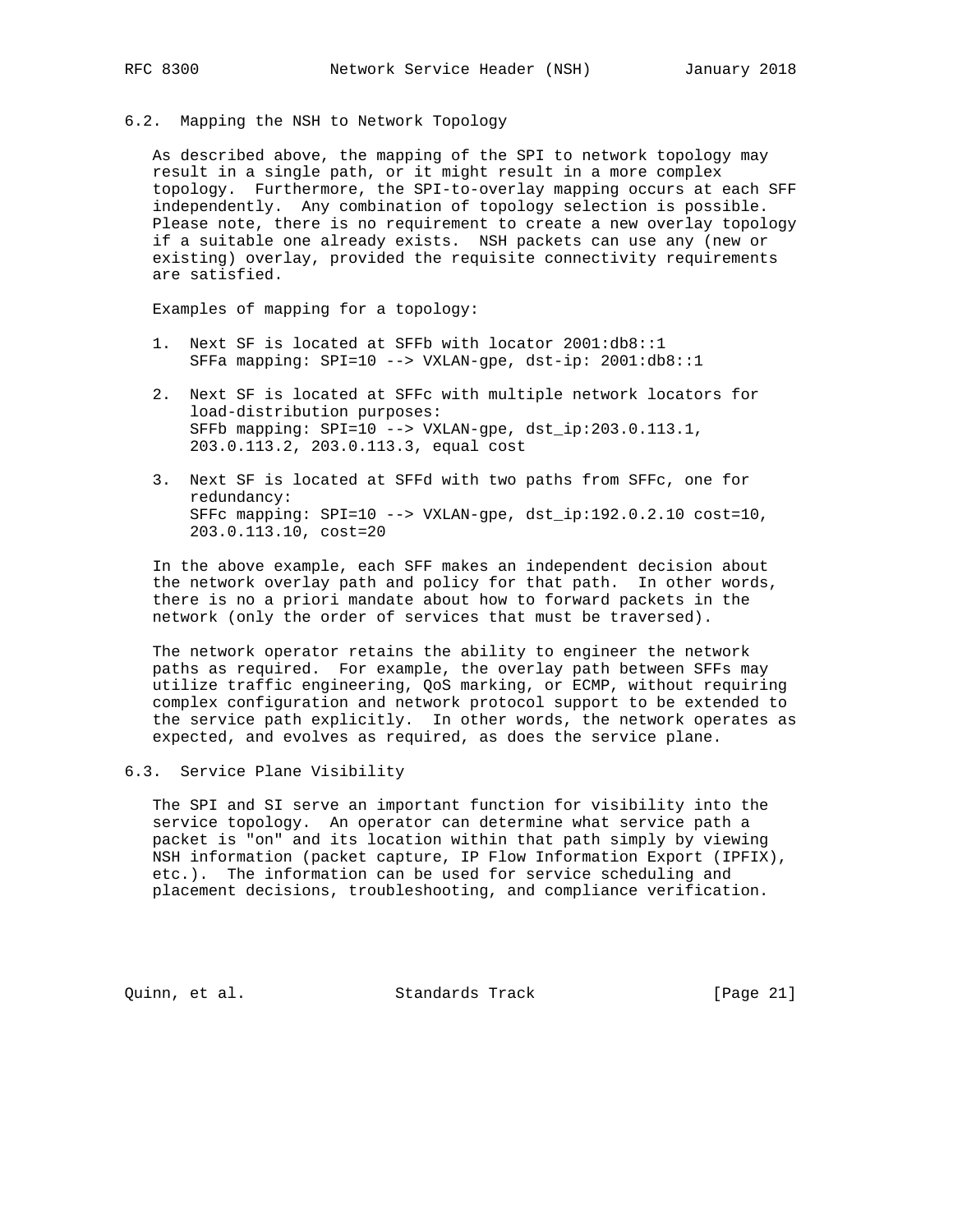#### 6.4. Service Graphs

 While a given realized SFP is a specific sequence of Service Functions, the service, as seen by a user, can actually be a collection of SFPs, with the interconnection provided by Classifiers (in-service path, non-initial re-classification). These internal re- Classifiers examine the packet at relevant points in the network, and, if needed, SPI and SI are updated (whether this update is a re write, or the imposition of a new NSH with new values is implementation specific) to reflect the "result" of the classification. These Classifiers may, of course, also modify the metadata associated with the packet. Section 2.1 of [RFC7665] describes Service Graphs in detail.

- 7. Policy Enforcement with NSH
- 7.1. NSH Metadata and Policy Enforcement

 As described in Section 2, NSH provides the ability to carry metadata along a service path. This metadata may be derived from several sources. Common examples include:

 Network nodes/devices: Information provided by network nodes can indicate network-centric information (such as VPN Routing and Forwarding (VRF) or tenant) that may be used by Service Functions or conveyed to another network node post service path egress.

 External (to the network) systems: External systems, such as orchestration systems, often contain information that is valuable for Service Function policy decisions. In most cases, this information cannot be deduced by network nodes. For example, a cloud orchestration platform placing workloads "knows" what application is being instantiated and can communicate this information to all NSH nodes via metadata carried in the Context Header(s).

 Service Functions: A Classifier co-resident with Service Functions often performs very detailed and valuable classification.

 Regardless of the source, metadata reflects the "result" of classification. The granularity of classification may vary. For example, a network switch, acting as a Classifier, might only be able to classify based on a 2-tuple, or based on a 5-tuple, while a Service Function may be able to inspect application information. Regardless of granularity, the classification information can be represented in the NSH.

Quinn, et al. Standards Track [Page 22]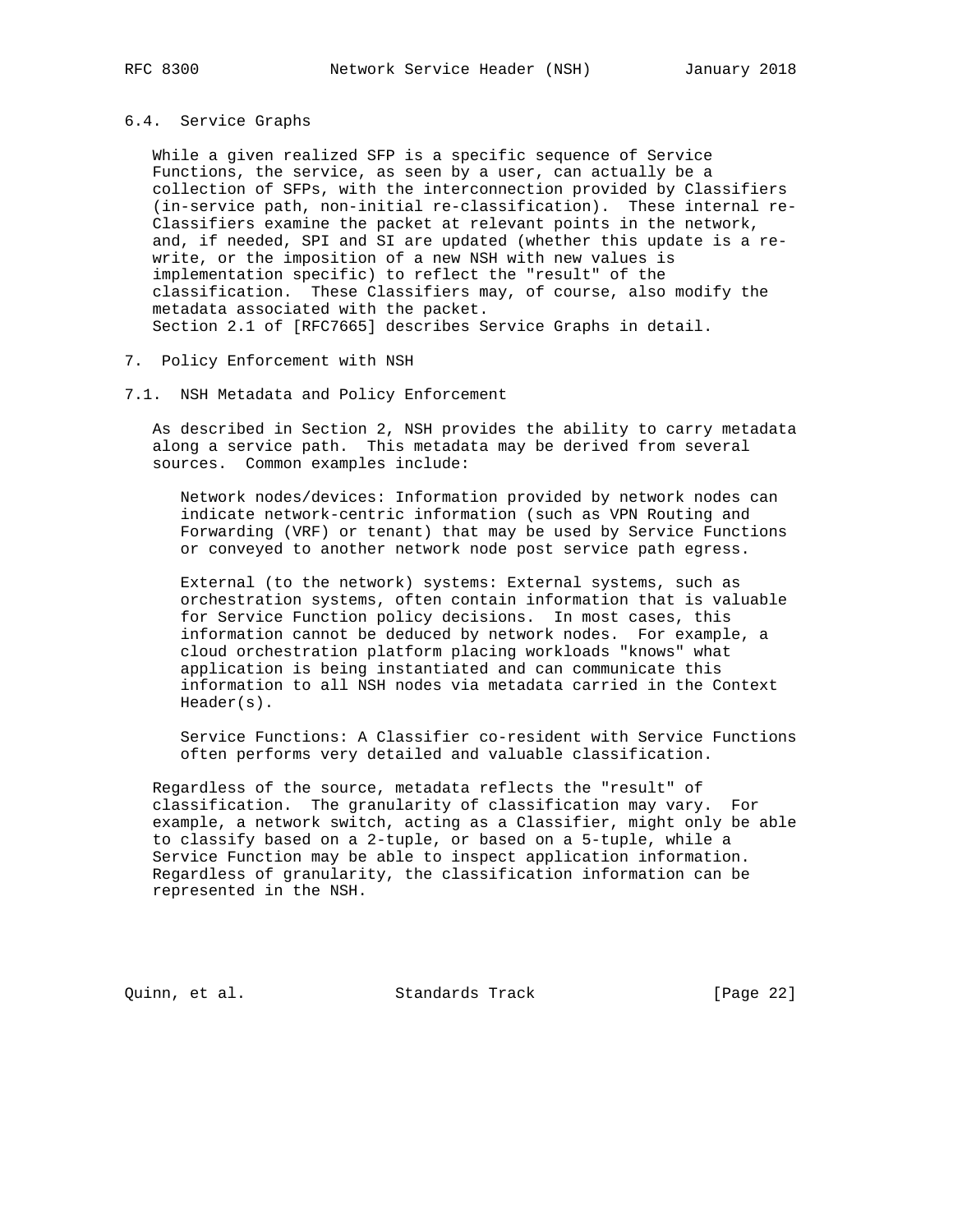Once the data is added to the NSH, it is carried along the service path. NSH-aware SFs receive the metadata, and can use that metadata for local decisions and policy enforcement. Figures 9 and 10 highlight the relationship between metadata and policy.







#### Figure 10: External Metadata and Policy

 In both of the examples above, the Service Functions perform policy decisions based on the result of the initial classification: the SFs did not need to perform re-classification; instead, they rely on an antecedent classification for local policy enforcement.

 Depending on the information carried in the metadata, data privacy impact needs to be considered. For example, if the metadata conveys tenant information, that information may need to be authenticated

Quinn, et al. Standards Track [Page 23]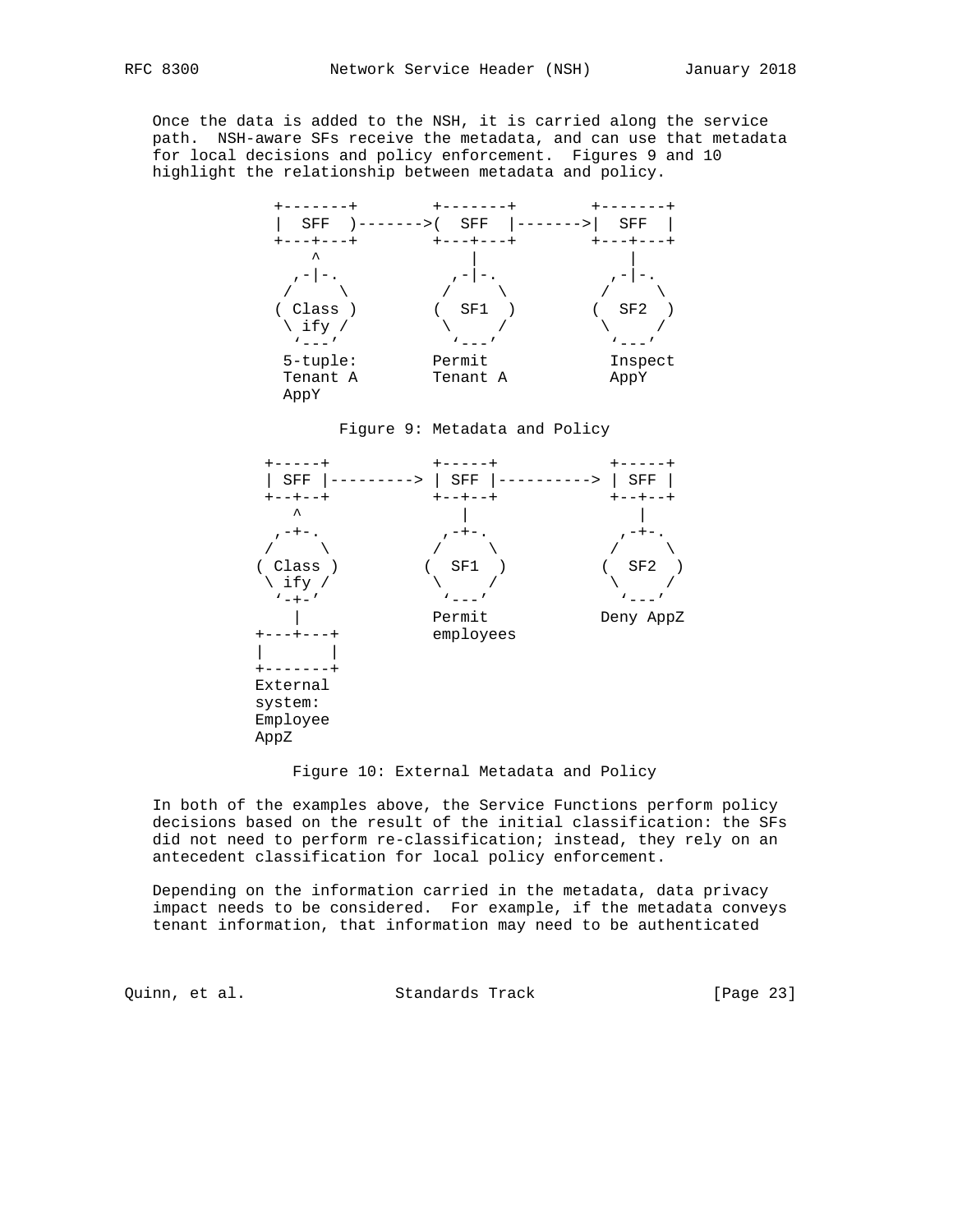and/or encrypted between the originator and the intended recipients (which may include intended SFs only); one approach to an optional capability to do this is explored in [NSH-ENCRYPT]. The NSH itself does not provide privacy functions, rather it relies on the transport encapsulation/overlay. An operator can select the appropriate set of transport encapsulation protocols to ensure confidentiality (and other security) considerations are met. Metadata privacy and security considerations are a matter for the documents that define metadata format.

### 7.2. Updating/Augmenting Metadata

 Post-initial metadata imposition (typically, performed during initial service path determination), the metadata may be augmented or updated:

- 1. Metadata Augmentation: Information may be added to the NSH's existing metadata, as depicted in Figure 11. For example, if the initial classification returns the tenant information, a secondary classification (perhaps co-resident with deep packet inspection (DPI) or server load balancing (SLB)) may augment the tenant classification with application information, and impose that new information in NSH metadata. The tenant classification is still valid and present, but additional information has been added to it.
- 2. Metadata Update: Subsequent Classifiers may update the initial classification if it is determined to be incorrect or not descriptive enough. For example, the initial Classifier adds metadata that describes the traffic as "Internet", but a security Service Function determines that the traffic is really "attack". Figure 12 illustrates an example of updating metadata.

Quinn, et al. Standards Track [Page 24]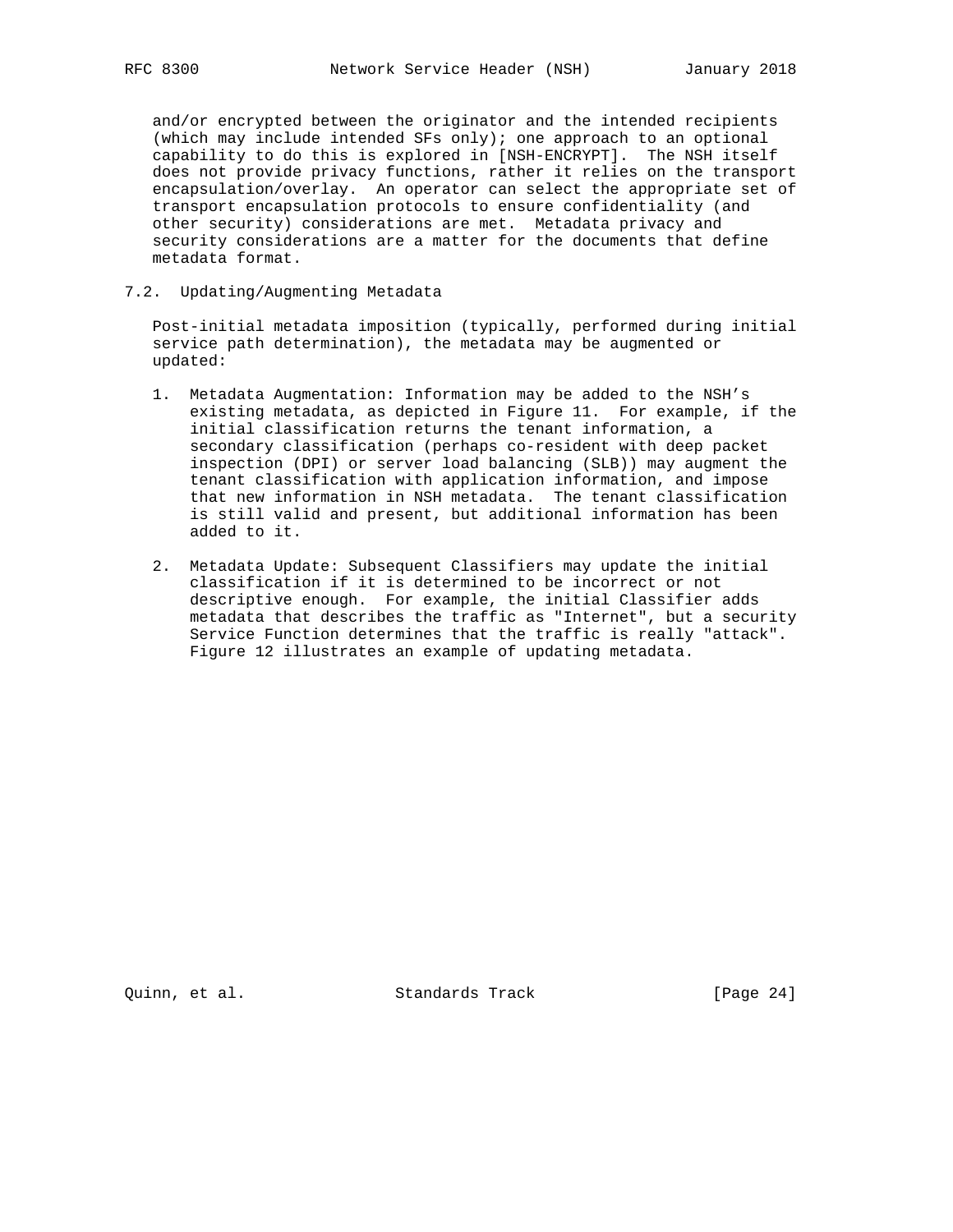





Figure 12: Metadata Update

7.3. Service Path Identifier and Metadata

 Metadata information may influence the service path selection since the Service Path Identifier values can represent the result of classification. A given SPI can be defined based on classification results (including metadata classification). The imposition of the SPI and SI results in the packet being placed on the newly specified SFP at the position indicated by the imposed SPI and SI.

 This relationship provides the ability to create a dynamic service plane based on complex classification, without requiring each node to be capable of such classification or requiring a coupling to the network topology. This yields Service Graph functionality as

Quinn, et al. Standards Track [Page 25]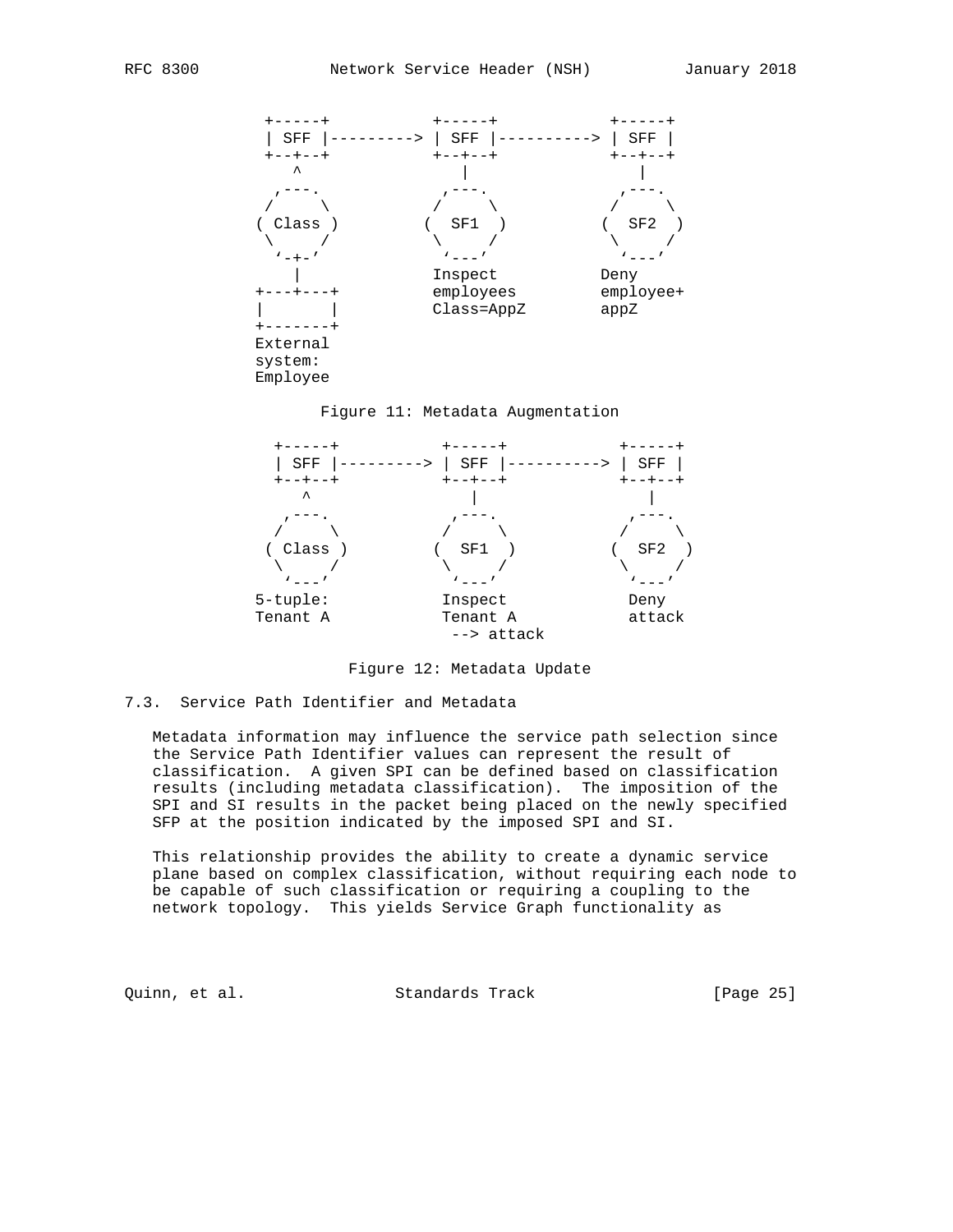described in Section 6.4. Figure 13 illustrates an example of this behavior.



 Legend: SCL = Service Classifier

#### Figure 13: Path ID and Metadata

 Specific algorithms for mapping metadata to an SPI are outside the scope of this document.

8. Security Considerations

 NSH security must be considered in the contexts of the SFC architecture and operators' environments. One important characteristic of NSH is that it is not an end-to-end protocol. As opposed to a protocol that "starts" on a host and "ends" on a server or another host, NSH is typically imposed by a network device on ingress to the SFC domain and removed at the egress of the SFC domain. As such, and as with any other network-centric protocols (e.g., IP Tunneling, Traffic Engineering, MPLS, or Provider- Provisioned Virtual Private Networks), there is an underlying trust in the network devices responsible for imposing, removing, and acting on NSH information.

 The following sections detail an analysis and present a set of requirements and recommendations in those two areas.

Quinn, et al. Standards Track [Page 26]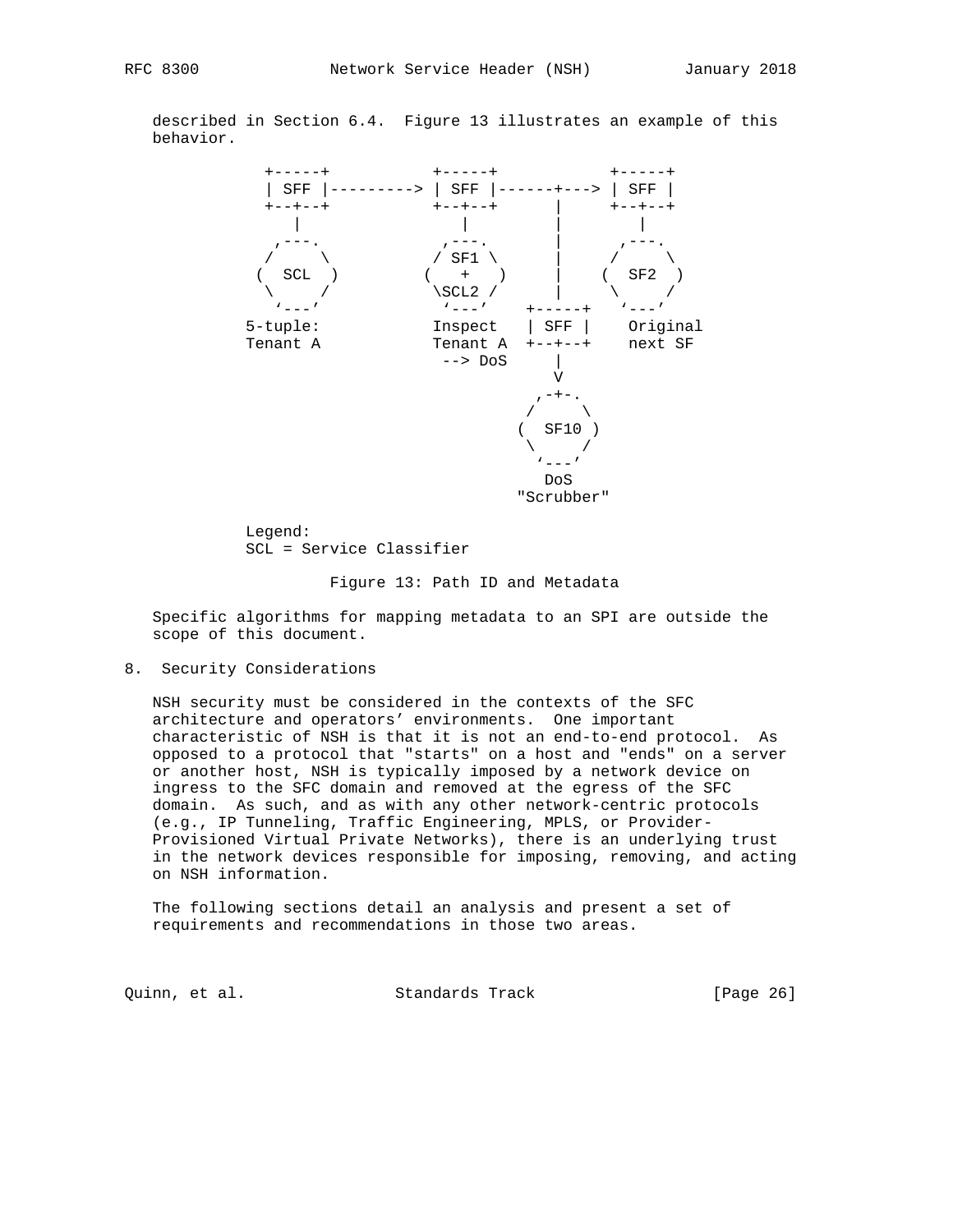## 8.1. NSH Security Considerations from Operators' Environments

#### Trusted Devices

 All Classifiers, SFFs and SFs (hereinafter referred to as "SFC devices") within an operator's environment are assumed to have been selected, vetted, and actively maintained; therefore, they are trusted by that operator. This assumption differs from the oft held view that devices are untrusted, often referred to as the "zero-trust model". Operators SHOULD regularly monitor (i.e., continuously audit) these devices to help ensure compliant behavior. This trust, therefore, extends into NSH operations: SFC devices are not, themselves, considered to be attack vectors. This assumption, and the resultant conclusion is reasonable since this is the very basis of an operator posture; the operator depends on this reality to function. If these devices are not trusted, and indeed are compromised, almost the entirety of the operator's standard-based IP and MPLS protocol suites are vulnerable; therefore, the operation of the entire network is compromised. Although there are well-documented monitoring-based methods for detecting compromise (such as included continuous monitoring and audit and log review), these may not be sufficient to contain damage by a completely compromised element.

 Methods and best practices to secure devices are also widely documented and outside the scope of this document.

Single Domain Boundary

 As per [RFC7665], NSH is designed for use within a single administrative domain. This scoping provides two important characteristics:

i) Clear NSH boundaries

 NSH egress devices MUST strip the NSH headers before they send the users' packets or frames out of the NSH domain.

 Means to prevent leaking privacy-related information outside an administrative domain are natively supported by the NSH given that the last SFF of a service path will systematically remove the NSH encapsulation before forwarding a packet exiting the service path.

 The second step in such prevention is to filter the transport encapsulation protocol used by NSH at the domain edge. The transport encapsulation protocol MUST be filtered and MUST NOT leave the domain edge.

Quinn, et al. Standards Track [Page 27]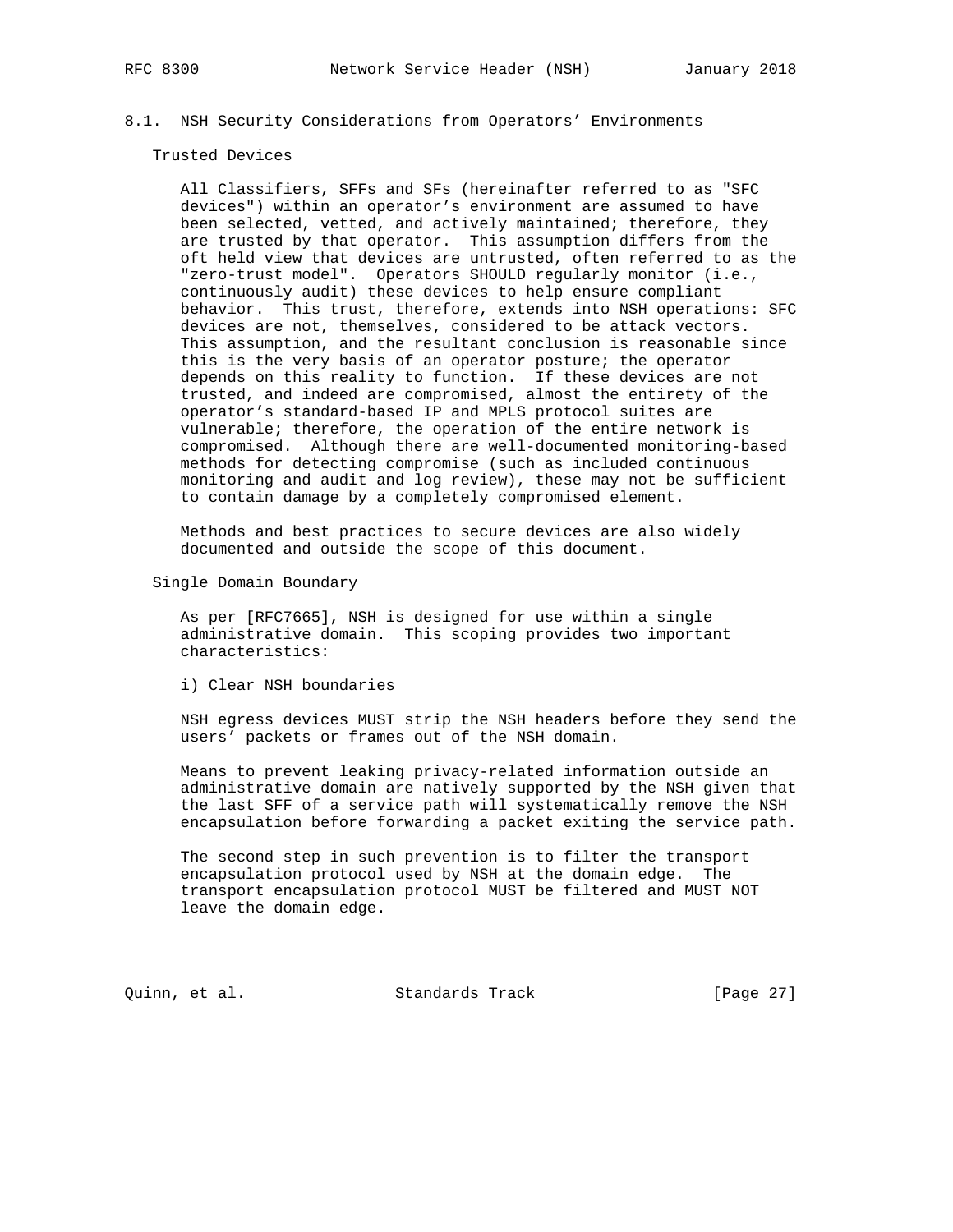Depending upon the transport encapsulation protocol used for NSH, this can be done either by completely blocking the transport encapsulation (e.g., if MPLS is the chosen NSH transport encapsulation protocol, it is therefore never allowed to leave the domain) or by examining the carried protocol with the transport encapsulation (e.g., if VXLAN-gpe is used as the NSH transport encapsulation protocol, all domain edges need to filter based on the carried protocol in the VXLAN-gpe.)

 The other consequence of this bounding is that ingress packets MUST also be filtered to prevent attackers from sending in NSH packets with service path identification and metadata of their own selection. The same filters as described above for both the NSH at SFC devices and for the transport encapsulation protocol as general edge protections MUST be applied on ingress.

 In summary, packets originating outside the SFC-enabled domain MUST be dropped if they contain an NSH. Similarly, packets exiting the SFC-enabled domain MUST be dropped if they contain an NSH.

ii) Mitigation of external threats

 As per the trusted SFC device points raised above, given that NSH is scoped within an operator's domain, that operator can ensure that the environment and its transitive properties comply with that operator's required security posture. Continuous audits for assurance are recommended with this reliance on a fully trusted environment. The term "continuous audits" describes a method (automated or manual) of checking security-control compliance on a regular basis, at some set period of time.

#### 8.2. NSH Security Considerations from the SFC Architecture

 The SFC architecture defines functional roles (e.g., SFF), as well as protocol elements (e.g., Metadata). This section considers each role and element in the context of threats posed in the areas of integrity and confidentiality. As with routing, the distributed computation model assumes a distributed trust model.

 An important consideration is that NSH contains mandatory-to-mute fields, and further, the SFC architecture describes cases where other fields in NSH change, all on a possible SFP hop-by-hop basis. This means that any cryptographic solution requires complex key distribution and life-cycle operations.

Quinn, et al. Standards Track [Page 28]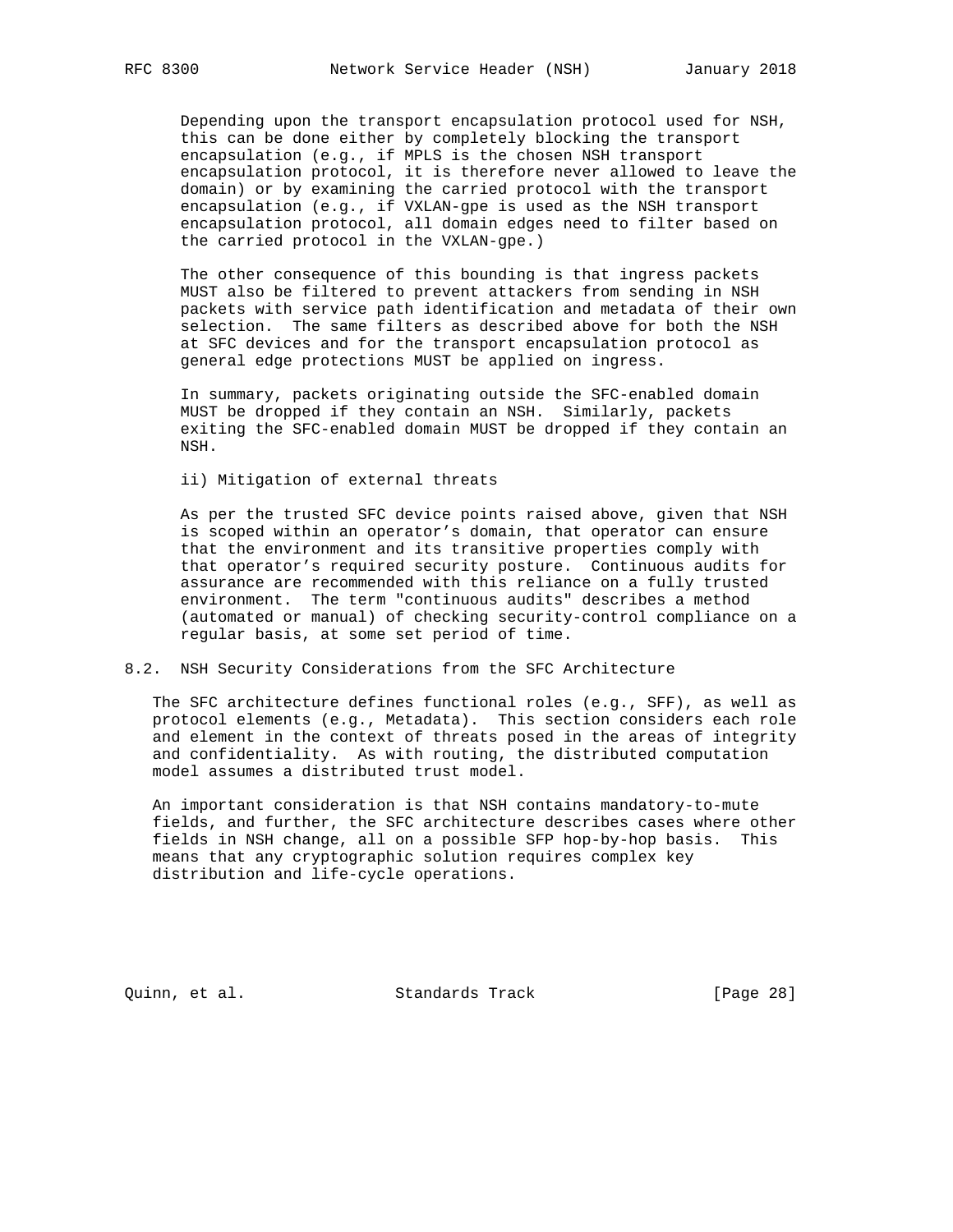### 8.2.1. Integrity

#### SFC devices

 SFC devices MAY perform various forms of verification on received NSH packets such as only accepting NSH packets from expected devices, checking that NSH SPI and SI values received from expected devices conform to expected values and so on. Implementation of these additional checks are a local matter and, thus, out of scope of this document.

NSH Base and Service Path Headers

 Attackers who can modify packets within the operator's network may be able to modify the SFP, path position, and/or the metadata associated with a packet.

 One specific concern is an attack in which a malicious modification of the SPI/SI results in an alteration of the path to avoid security devices. The options discussed in this section help thwart that attack, and so does the use of the optional "Proof of Transit" method [PROOF-OF-TRANSIT].

 As stated above, SFC devices are trusted; in the case where an SFC device is compromised, NSH integrity protection would be subject to forging (in many cases) as well.

 NSH itself does not mandate protocol-specific integrity protection. However, if an operator deems protection is required, several options are viable:

1. SFF/SF NSH verification

 Although, strictly speaking, not integrity protection, some of the techniques mentioned above, such as checking expected NSH values are received from expected SFC device(s), can provide a form of verification without incurring the burden of a full fledged integrity-protection deployment.

2. Transport Security

 NSH is always encapsulated by an outer transport encapsulation as detailed in Section 4 of this specification, and as depicted in Figure 1. If an operator deems cryptographic integrity protection necessary due to their risk analysis, then an outer transport encapsulation that provides such protection [RFC6071], such as IPsec, MUST be used.

Quinn, et al. Standards Track [Page 29]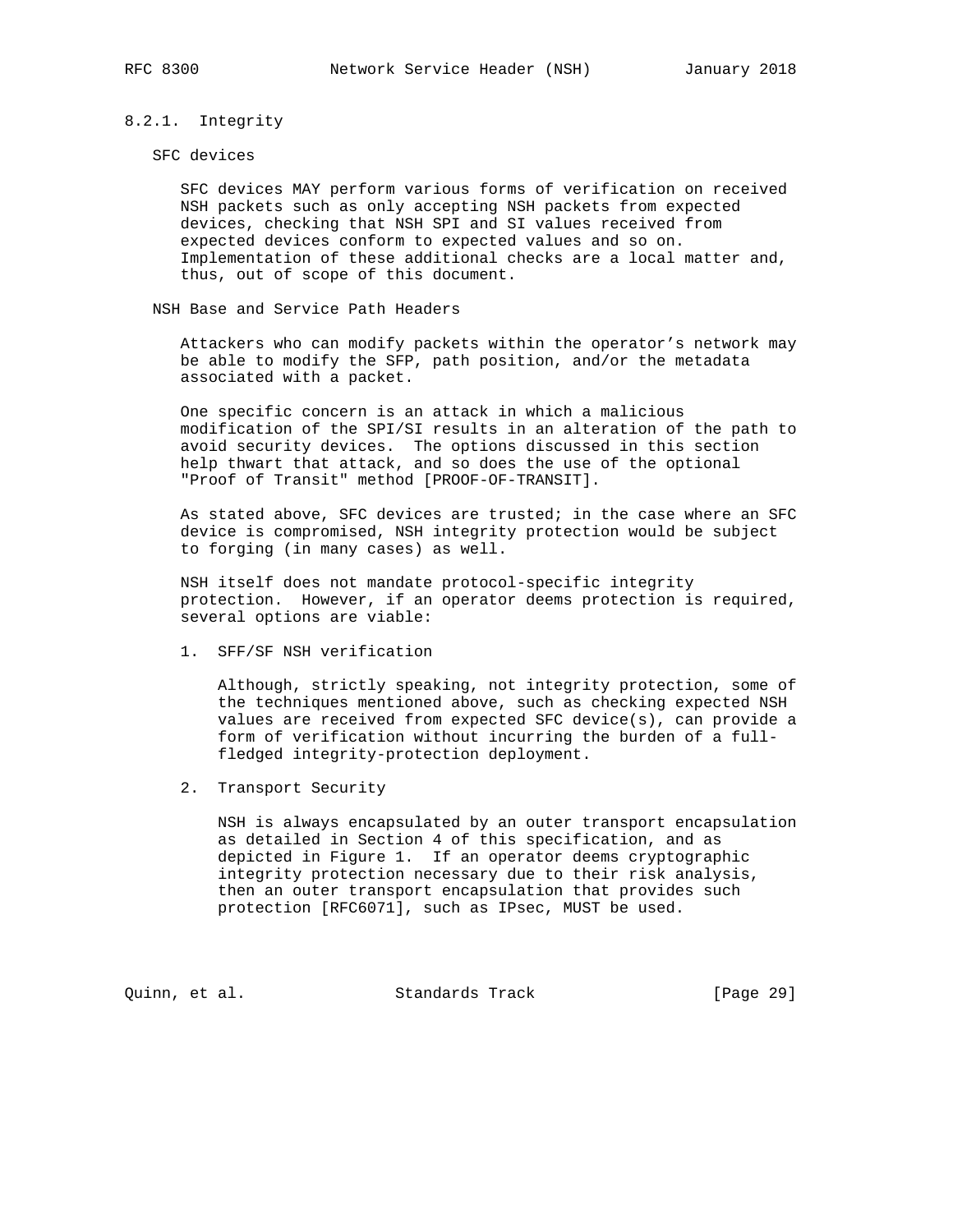Although the threat model and recommendations of Section 5 of BCP 72 [RFC3552] would normally require cryptographic data origin authentication for the header, this document does not mandate such mechanisms in order to reflect the operational and technical realities of deployment.

 Given that NSH is transport independent, as mentioned above, a secure transport, such as IPsec can be used for carry NSH. IPsec can be used either alone or in conjunction with other transport encapsulation protocols, in turn, encapsulating NSH.

 Operators MUST ensure the selected transport encapsulation protocol can be supported by the transport encapsulation/ underlay of all relevant network segments as well as SFFs, SFs, and SFC Proxies in the service path.

 If connectivity between SFC-enabled devices traverses the public Internet, then such connectivity MUST be secured at the transport encapsulation layer. IPsec is an example of such a transport.

3. NSH Variable Header-Based Integrity

 Lastly, NSH MD Type 2 provides, via variable-length headers, the ability to append cryptographic integrity protection to the NSH packet. The implementation of such a scheme is outside the scope of this document.

NSH metadata

 As with the Base and Service Path Headers, if an operator deems cryptographic integrity protection needed, then an existing, standard transport protocol MUST be used since the integrity protection applies to entire encapsulated NSH packets. As mentioned above, a risk assessment that deems data-plane traffic subject to tampering will apply not only to NSH but to the transport information; therefore, the use of a secure transport is likely needed already to protect the entire stack.

 If an MD Type 2 variable header integrity scheme is in place, then the integrity of the metadata can be ensured via that mechanism as well.

Quinn, et al. Standards Track [Page 30]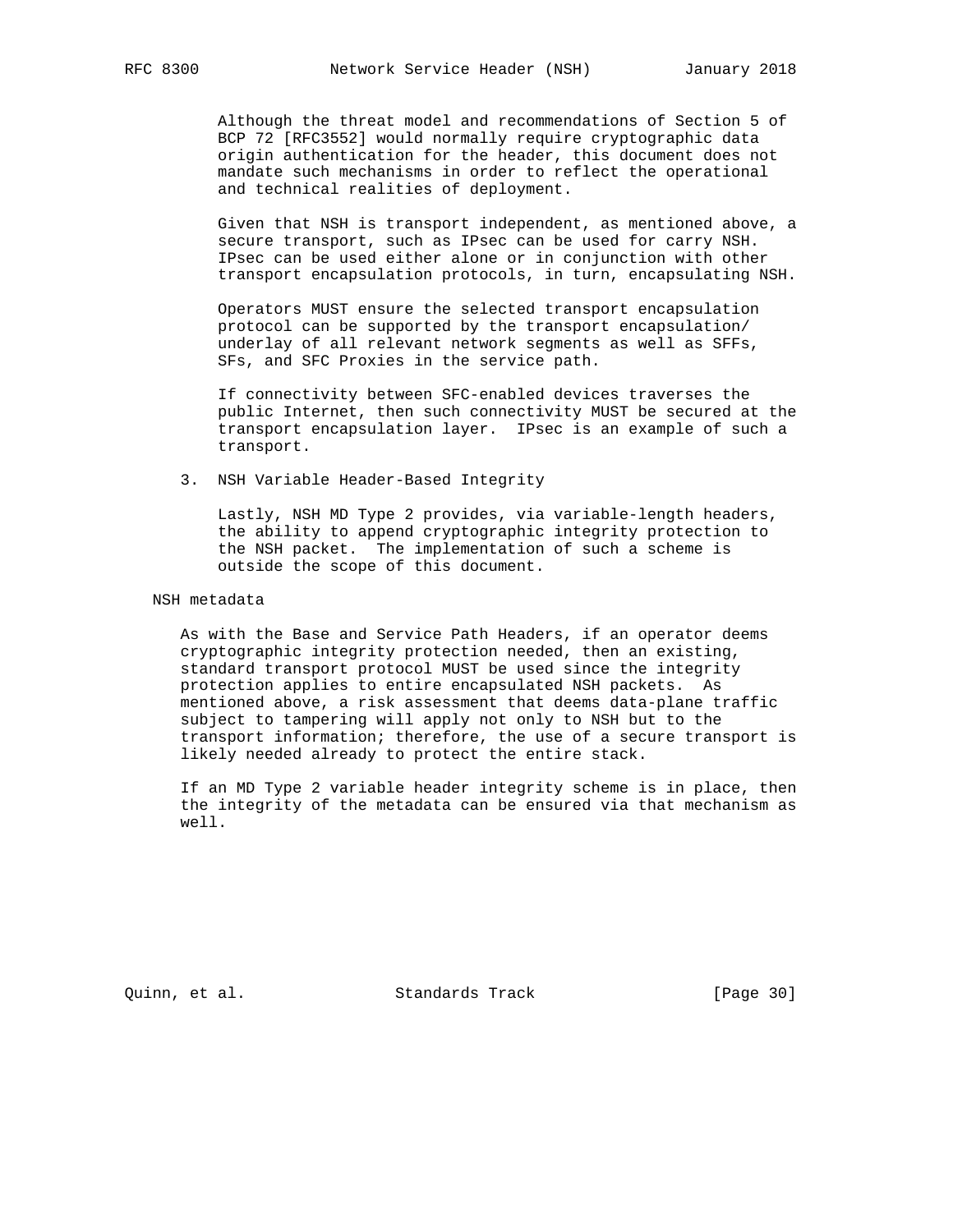## 8.2.2. Confidentiality

SFC devices

SFC devices can "see" (and need to use) NSH information.

NSH Base and Service Path Headers

 SPI and other base / service path information does not typically require confidentiality; however, if an operator does deem confidentiality to be required, then, as with integrity, an existing transport encapsulation that provides encryption MUST be utilized.

#### NSH metadata

 An attacker with access to the traffic in an operator's network can potentially observe the metadata NSH carries with packets, potentially discovering privacy-sensitive information.

 Much of the metadata carried by NSH is not sensitive. It often reflects information that can be derived from the underlying packet or frame. Direct protection of such information is not necessary, as the risks are simply those of carrying the underlying packet or frame.

 Implementers and operators MUST be aware that metadata can have privacy implications, and those implications are sometimes hard to predict. Therefore, attached metadata should be limited to that necessary for correct operation of the SFP. Further, [RFC8165] defines metadata considerations that operators can take into account when using NSH.

 Protecting NSH metadata information between SFC components can be done using transport encapsulation protocols with suitable security capabilities, along the lines discussed above. If a security analysis deems these protections necessary, then security features in the transport encapsulation protocol (such as IPsec) MUST be used.

 One useful element of providing privacy protection for sensitive metadata is described under the "SFC Encapsulation" area of the Security Considerations of [RFC7665]. Operators can and should use indirect identification for metadata deemed to be sensitive (such as personally identifying information), significantly mitigating the risk of a privacy violation. In particular, subscriber-identifying information should be handled carefully, and, in general, SHOULD be obfuscated.

Quinn, et al. Standards Track [Page 31]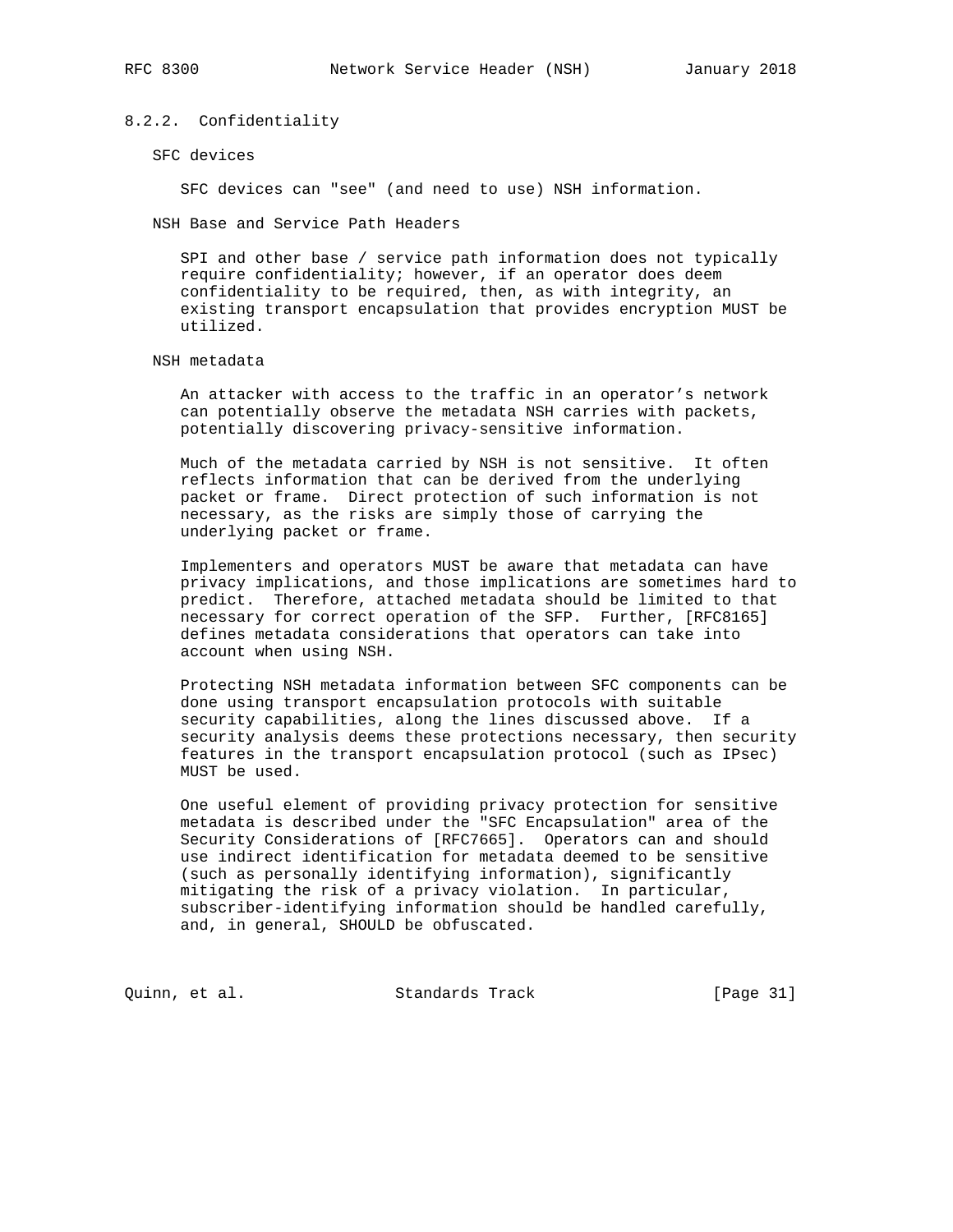For those situations where obfuscation is either inapplicable or judged to be insufficient, an operator can also encrypt the metadata. An approach to an optional capability to do this was explored in [NSH-ENCRYPT]. For other situations where greater assurance is desired, optional mechanisms such as [PROOF-OF-TRANSIT] can be used.

- 9. IANA Considerations
- 9.1. NSH Parameters

 IANA has created a new "Network Service Header (NSH) Parameters" registry. The following subsections detail new registries within the "Network Service Header (NSH) Parameters" registry.

9.1.1. NSH Base Header Bits

 There are five unassigned bits (U bits) in the NSH Base Header, and one assigned bit (O bit). New bits are assigned via Standards Action [RFC8126].

Bit  $2 - 0$  (OAM) bit Bit 3 - Unassigned Bits 16-19 - Unassigned

9.1.2. NSH Version

 IANA has set up the "NSH Version" registry. New values are assigned via Standards Action [RFC8126].

 +-------------+---------------------------------+-----------+ | Version | Description +-------------+---------------------------------+-----------+ | Version 00b | Protocol as defined by RFC 8300 | RFC 8300 | | Version 01b | Reserved | RFC 8300 |  $|$  Version 10b  $|$  Unassigned  $|$  Version 11b  $|$  Unassigned +-------------+---------------------------------+-----------+

Table 5: NSH Version

Quinn, et al. Standards Track [Page 32]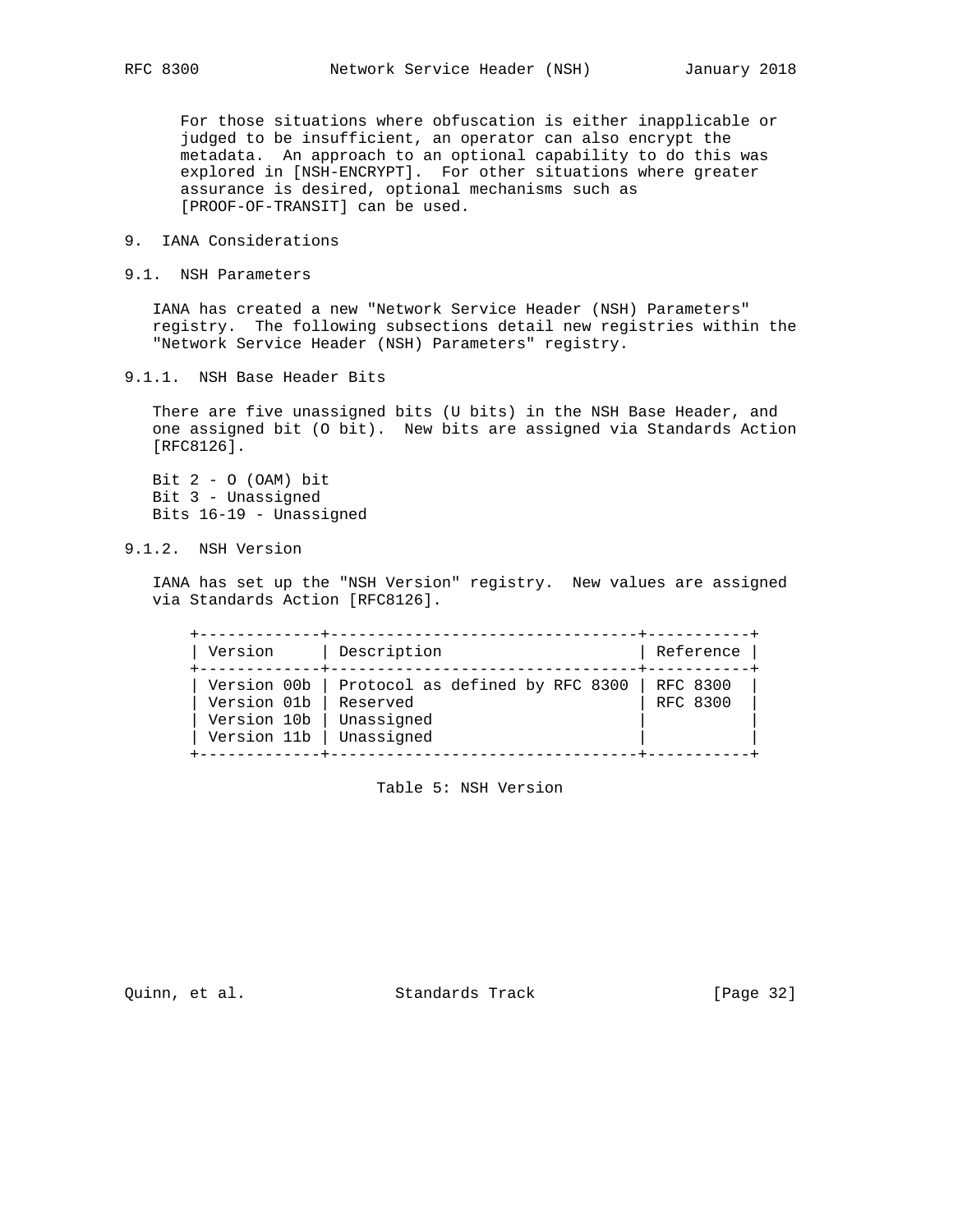## 9.1.3. NSH MD Types

 IANA has set up the "NSH MD Types" registry, which contains 4-bit values. MD Type values 0x0, 0x1, 0x2, and 0xF are specified in this document; see Table 6. Registry entries are assigned via the "IETF Review" policy defined in RFC 8126 [RFC8126].

| MD Type      | Description     | Reference |
|--------------|-----------------|-----------|
| $0 \times 0$ | Reserved        | RFC 8300  |
| 0x1          | NSH MD Type 1   | RFC 8300  |
| 0x2          | NSH MD Type 2   | RFC 8300  |
| $0x3 - 0xE$  | Unassigned      |           |
| 0xF          | Experimentation | RFC 8300  |

Table 6: MD Type Values

## 9.1.4. NSH MD Class

 IANA has set up the "NSH MD Class" registry, which contains 16-bit values. New allocations are to be made according to the following policies:

 0x0000 to 0x01ff: IETF Review 0x0200 to 0xfff5: Expert Review

IANA has assigned the values as follows:

| Value            | Meaning                | Reference |
|------------------|------------------------|-----------|
| 0x0000           | IETF Base NSH MD Class | RFC 8300  |
| Oxfff6 to Oxfffe | Experimental           | RFC 8300  |
| 0xffff           | Reserved               | RFC 8300  |

#### Table 7: NSH MD Class

 A registry for Types for the MD Class of 0x0000 is defined in Section 9.1.5.

Quinn, et al. Standards Track [Page 33]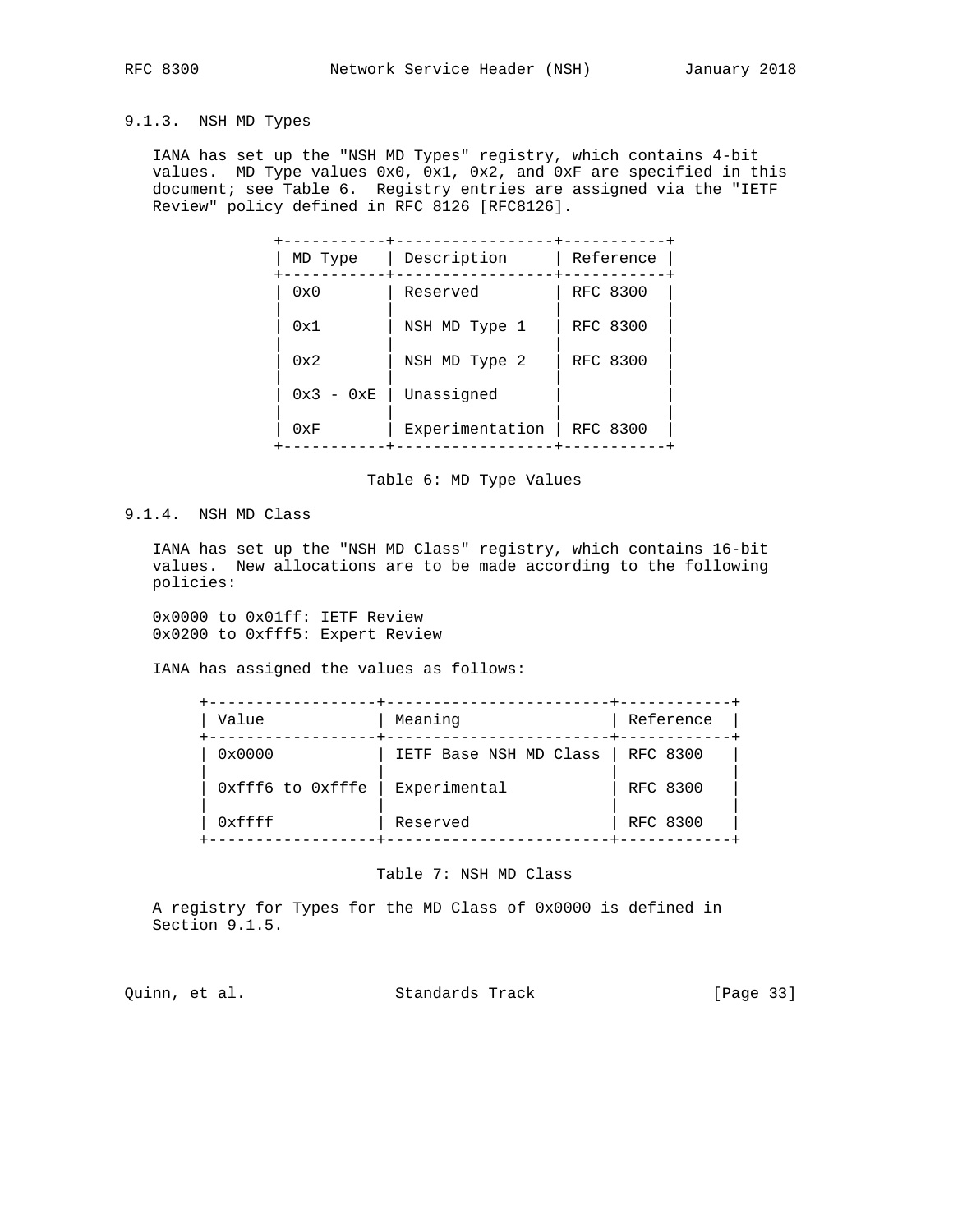Designated Experts evaluating new allocation requests from the "Expert Review" range should principally consider whether a new MD class is needed compared to adding MD Types to an existing class. The Designated Experts should also encourage the existence of an associated and publicly visible registry of MD Types although this registry need not be maintained by IANA.

 When evaluating a request for an allocation, the Expert should verify that the allocation plan includes considerations to handle privacy and security issues associated with the anticipated individual MD Types allocated within this class. These plans should consider, when appropriate, alternatives such as indirection, encryption, and limited-deployment scenarios. Information that can't be directly derived from viewing the packet contents should be examined for privacy and security implications.

9.1.5. NSH IETF-Assigned Optional Variable-Length Metadata Types

 The Type values within the IETF Base NSH MD Class, i.e., when the MD Class is set to  $0x0000$  (see Section  $9.1.4$ ), are the Types owned by the IETF. Per this document, IANA has created a registry for the Type values for the IETF Base NSH MD Class called the "NSH IETF- Assigned Optional Variable-Length Metadata Types" registry, as specified in Section 2.5.1.

The type values are assigned via Standards Action [RFC8126].

No initial values are assigned at the creation of the registry.

Quinn, et al. Standards Track [Page 34]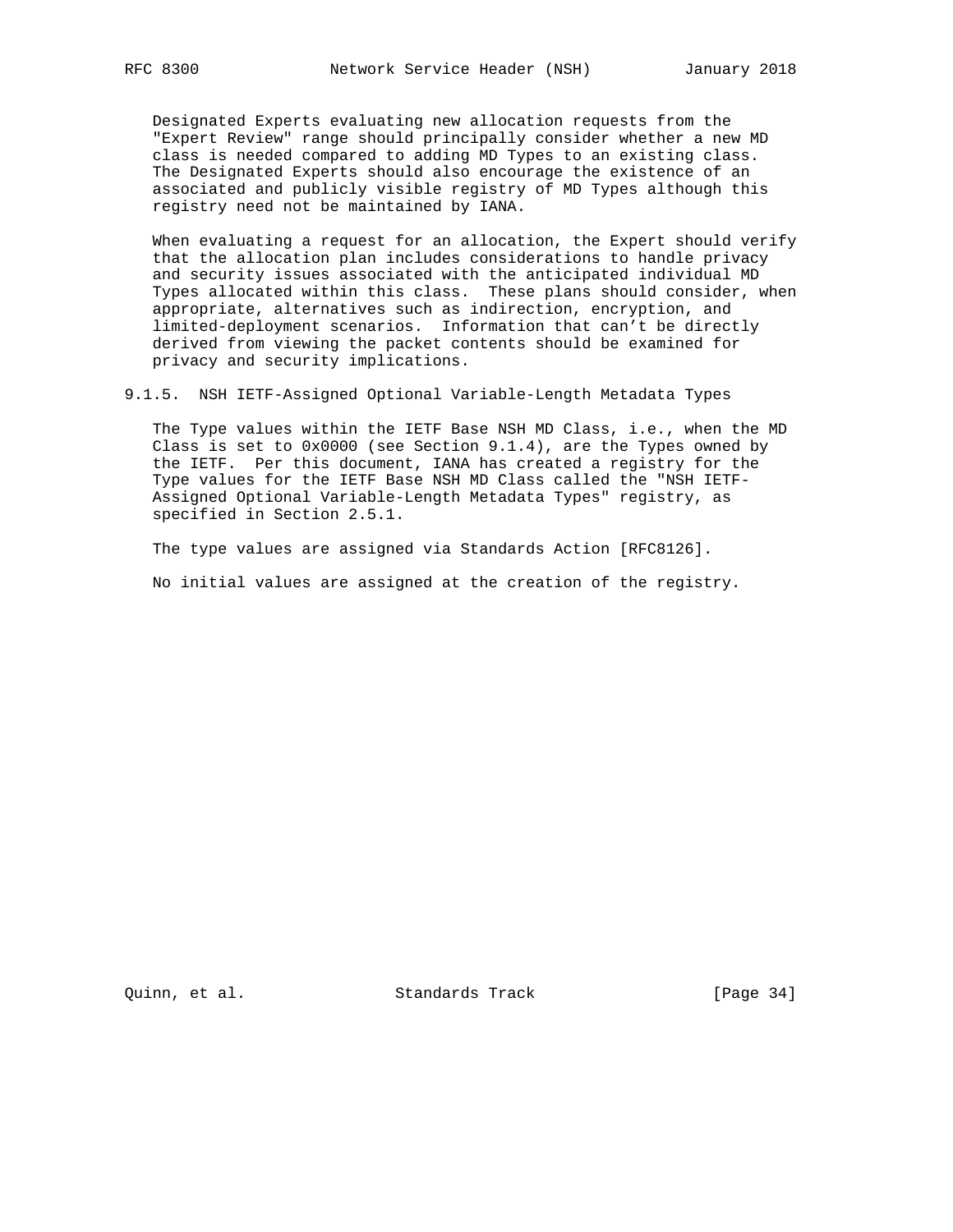## 9.1.6. NSH Next Protocol

 IANA has set up the "NSH Next Protocol" registry, which contains 8-bit values. Next Protocol values 0, 1, 2, 3, 4, and 5 are defined in this document (see Table 8). New values are assigned via "Expert Review" as per [RFC8126].

|               | Next Protocol   Description   Reference |                 |
|---------------|-----------------------------------------|-----------------|
| 0x00          | Unassigned                              |                 |
| 0x01          | IPv4                                    | RFC 8300        |
| $0 \times 02$ | IPv6                                    | <b>RFC 8300</b> |
| 0x03          | Ethernet                                | <b>RFC 8300</b> |
| 0x04          | NSH                                     | <b>RFC 8300</b> |
| 0x05          | <b>MPLS</b>                             | <b>RFC 8300</b> |
| $0x06 - 0xFD$ | Unassigned                              |                 |
| 0xFE          | Experiment 1                            | <b>RFC 8300</b> |
| 0xFF          | Experiment 2                            | <b>RFC 8300</b> |

#### Table 8: NSH Base Header Next Protocol Values

 Expert Review requests MUST include a single codepoint per request. Designated Experts evaluating new allocation requests from this registry should consider the potential scarcity of codepoints for an 8-bit value, and check both for duplications and availability of documentation. If the actual assignment of the Next Protocol field allocation reaches half of the range (that is, when there are 128 unassigned values), IANA needs to alert the IESG. At that point, a new more strict allocation policy SHOULD be considered.

- 10. NSH-Related Codepoints
- 10.1. NSH Ethertype

An IEEE Ethertype, 0x894F, has been allocated for NSH.

Quinn, et al. Standards Track [Page 35]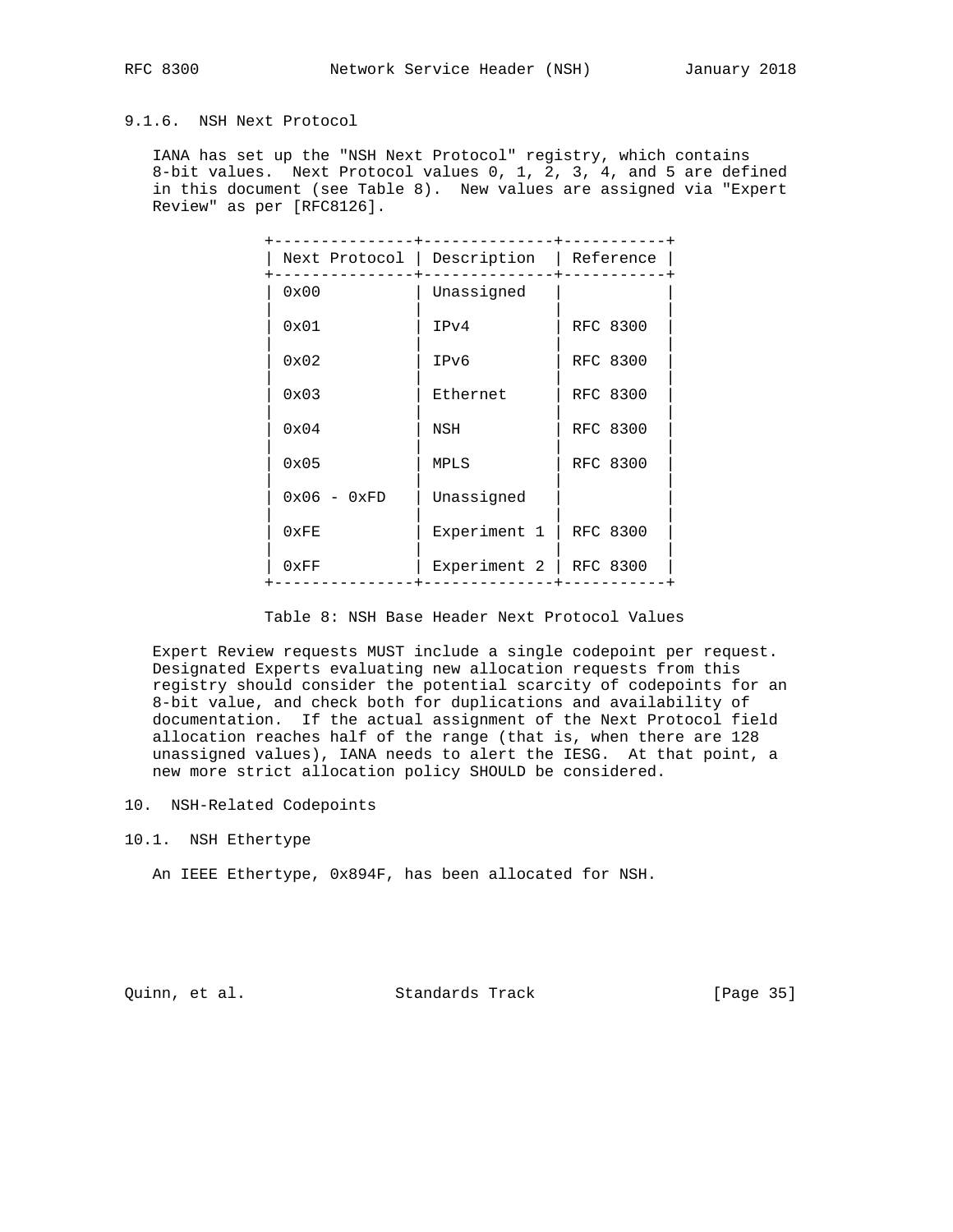## 11. References

- 11.1. Normative References
	- [RFC2119] Bradner, S., "Key words for use in RFCs to Indicate Requirement Levels", BCP 14, RFC 2119, DOI 10.17487/RFC2119, March 1997, <https://www.rfc-editor.org/info/rfc2119>.
	- [RFC7665] Halpern, J., Ed. and C. Pignataro, Ed., "Service Function Chaining (SFC) Architecture", RFC 7665, DOI 10.17487/RFC7665, October 2015, <https://www.rfc-editor.org/info/rfc7665>.
	- [RFC8126] Cotton, M., Leiba, B., and T. Narten, "Guidelines for Writing an IANA Considerations Section in RFCs", BCP 26, RFC 8126, DOI 10.17487/RFC8126, June 2017, <https://www.rfc-editor.org/info/rfc8126>.
	- [RFC8174] Leiba, B., "Ambiguity of Uppercase vs Lowercase in RFC 2119 Key Words", BCP 14, RFC 8174, DOI 10.17487/RFC8174, May 2017, <https://www.rfc-editor.org/info/rfc8174>.
- 11.2. Informative References

#### [NSH-BROADBAND-ALLOCATION]

 Napper, J., Kumar, S., Muley, P., Henderickx, W., and M. Boucadair, "NSH Context Header Allocation -- Broadband", Work in Progress, draft-napper-sfc-nsh-broadband allocation-04, November 2017.

#### [NSH-DC-ALLOCATION]

 Guichard, J., Smith, M., Kumar, S., Majee, S., Agarwal, P., Glavin, K., Laribi, Y., and T. Mizrahi, "Network Service Header (NSH) MD Type 1: Context Header Allocation (Data Center)", Work in Progress, draft-guichard-sfc-nsh-dc-allocation-07, August 2017.

[NSH-ENCRYPT]

 Reddy, T., Patil, P., Fluhrer, S., and P. Quinn, "Authenticated and encrypted NSH service chains", Work in Progress, draft-reddy-sfc-nsh-encrypt-00, April 2015.

Quinn, et al. Standards Track [Page 36]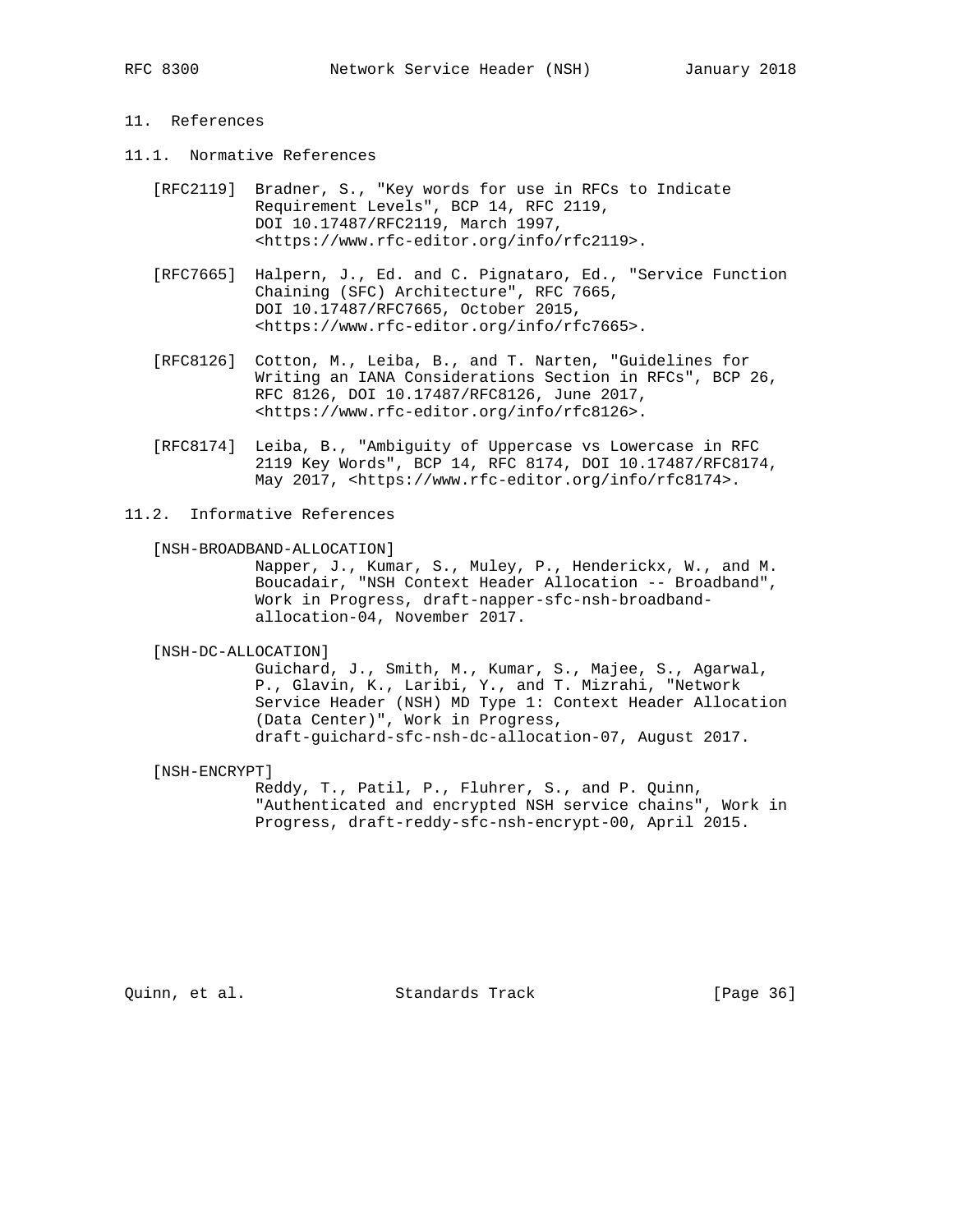[PROOF-OF-TRANSIT]

 Brockners, F., Bhandari, S., Dara, S., Pignataro, C., Leddy, J., Youell, S., Mozes, D., and T. Mizrahi, "Proof of Transit", Work in Progress, draft-brockners-proof of-transit-04, October 2017.

 [RFC2784] Farinacci, D., Li, T., Hanks, S., Meyer, D., and P. Traina, "Generic Routing Encapsulation (GRE)", RFC 2784, DOI 10.17487/RFC2784, March 2000, <https://www.rfc-editor.org/info/rfc2784>.

- [RFC3552] Rescorla, E. and B. Korver, "Guidelines for Writing RFC Text on Security Considerations", BCP 72, RFC 3552, DOI 10.17487/RFC3552, July 2003, <https://www.rfc-editor.org/info/rfc3552>.
- [RFC3692] Narten, T., "Assigning Experimental and Testing Numbers Considered Useful", BCP 82, RFC 3692, DOI 10.17487/RFC3692, January 2004, <https://www.rfc-editor.org/info/rfc3692>.
- [RFC6071] Frankel, S. and S. Krishnan, "IP Security (IPsec) and Internet Key Exchange (IKE) Document Roadmap", RFC 6071, DOI 10.17487/RFC6071, February 2011, <https://www.rfc-editor.org/info/rfc6071>.
- [RFC6291] Andersson, L., van Helvoort, H., Bonica, R., Romascanu, D., and S. Mansfield, "Guidelines for the Use of the "OAM" Acronym in the IETF", BCP 161, RFC 6291, DOI 10.17487/RFC6291, June 2011, <https://www.rfc-editor.org/info/rfc6291>.
- [RFC7325] Villamizar, C., Ed., Kompella, K., Amante, S., Malis, A., and C. Pignataro, "MPLS Forwarding Compliance and Performance Requirements", RFC 7325, DOI 10.17487/RFC7325, August 2014, <https://www.rfc-editor.org/info/rfc7325>.
- [RFC7498] Quinn, P., Ed. and T. Nadeau, Ed., "Problem Statement for Service Function Chaining", RFC 7498, DOI 10.17487/RFC7498, April 2015, <https://www.rfc-editor.org/info/rfc7498>.
- [RFC7676] Pignataro, C., Bonica, R., and S. Krishnan, "IPv6 Support for Generic Routing Encapsulation (GRE)", RFC 7676, DOI 10.17487/RFC7676, October 2015, <https://www.rfc-editor.org/info/rfc7676>.

Quinn, et al. Standards Track [Page 37]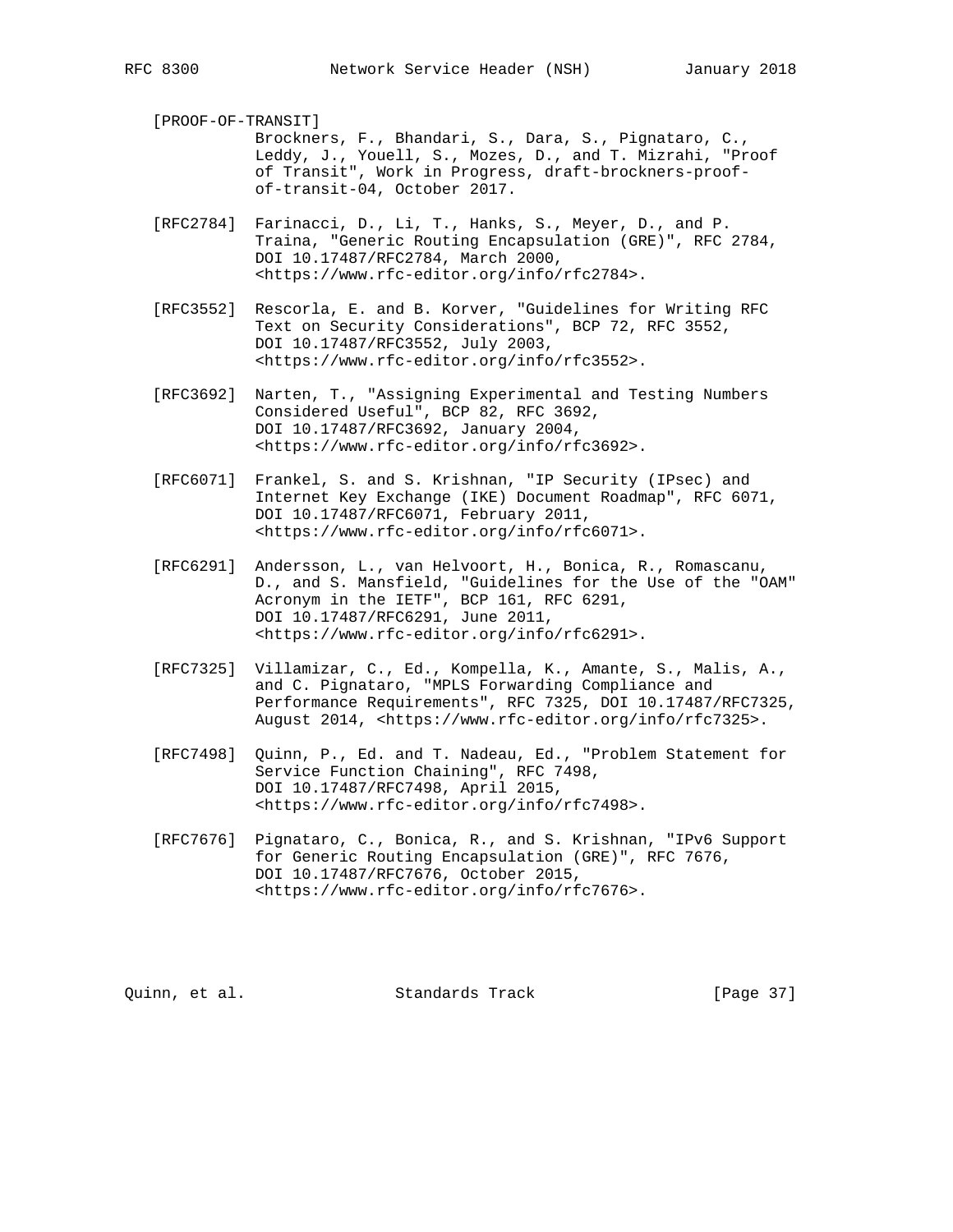- [RFC8165] Hardie, T., "Design Considerations for Metadata Insertion", RFC 8165, DOI 10.17487/RFC8165, May 2017, <https://www.rfc-editor.org/info/rfc8165>.
- [RFC8201] McCann, J., Deering, S., Mogul, J., and R. Hinden, Ed., "Path MTU Discovery for IP version 6", STD 87, RFC 8201, DOI 10.17487/RFC8201, July 2017, <https://www.rfc-editor.org/info/rfc8201>.

#### [RTG-ENCAP]

 Nordmark, E., Tian, A., Gross, J., Hudson, J., Kreeger, L., Garg, P., Thaler, P., and T. Herbert, "Encapsulation Considerations", Work in Progress, draft-ietf-rtgwg-dt-encap-02, October 2016.

[SFC-CONTROL-PLANE]

 Boucadair, M., "Service Function Chaining (SFC) Control Plane Components & Requirements", Work in Progress, draft-ietf-sfc-control-plane-08, October 2016.

#### [SFC-OAM-FRAMEWORK]

 Aldrin, S., Pignataro, C., Kumar, N., Akiya, N., Krishnan, R., and A. Ghanwani, "Service Function Chaining (SFC) Operation, Administration and Maintenance (OAM) Framework", Work in Progress, draft-ietf-sfc-oam-framework-03, September 2017.

#### [VXLAN-GPE]

 Maino, F., Kreeger, L., and U. Elzur, "Generic Protocol Extension for VXLAN", Work in Progress, draft-ietf-nvo3-vxlan-gpe-05, October 2017.

#### Acknowledgments

 The authors would like to thank Sunil Vallamkonda, Nagaraj Bagepalli, Abhijit Patra, Peter Bosch, Darrel Lewis, Pritesh Kothari, Tal Mizrahi, and Ken Gray for their detailed reviews, comments, and contributions.

 A special thank you goes to David Ward and Tom Edsall for their guidance and feedback.

 Additionally, the authors would like to thank Larry Kreeger for his invaluable ideas and contributions, which are reflected throughout this document.

 Loa Andersson provided a thorough review and valuable comments; we thank him for that.

Quinn, et al. Standards Track [Page 38]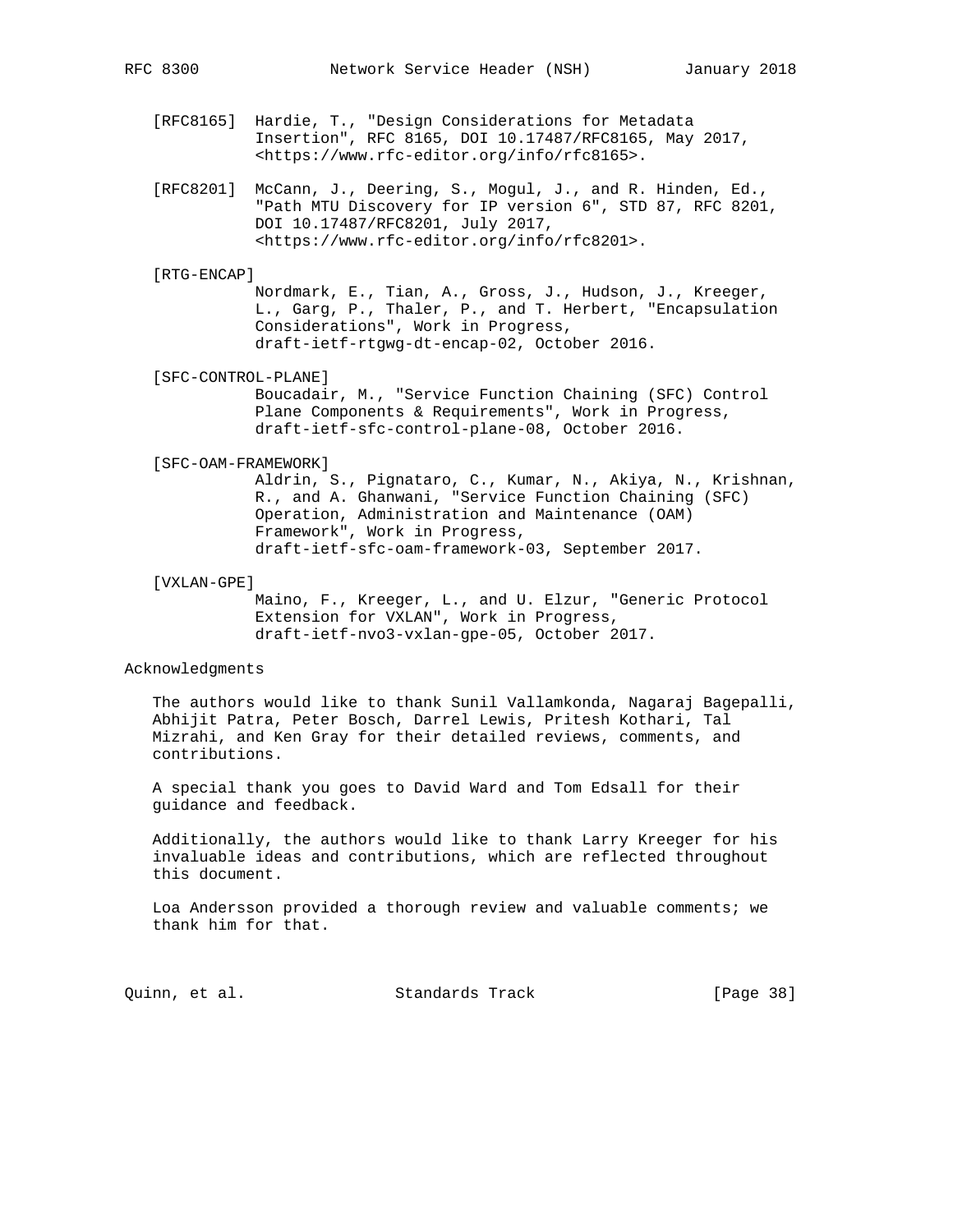Reinaldo Penno deserves a particular thank you for his architecture and implementation work that helped guide the protocol concepts and design.

 The editors also acknowledge comprehensive reviews and respective useful suggestions by Med Boucadair, Adrian Farrel, Juergen Schoenwaelder, Acee Lindem, and Kathleen Moriarty.

 Lastly, David Dolson has provided significant review, feedback, and suggestions throughout the evolution of this document. His contributions are very much appreciated.

#### Contributors

 This WG document originated as draft-quinn-sfc-nsh; the following are its coauthors and contributors along with their respective affiliations at the time of WG adoption. The editors of this document would like to thank and recognize them and their contributions. These coauthors and contributors provided invaluable concepts and content for this document's creation.

 o Jim Guichard, Cisco Systems, Inc. o Surendra Kumar, Cisco Systems, Inc. o Michael Smith, Cisco Systems, Inc. o Wim Henderickx, Alcatel-Lucent o Tom Nadeau, Brocade o Puneet Agarwal o Rajeev Manur, Broadcom o Abhishek Chauhan, Citrix o Joel Halpern, Ericsson o Sumandra Majee, F5 o David Melman, Marvell o Pankaj Garg, Microsoft o Brad McConnell, Rackspace o Chris Wright, Red Hat, Inc. o Kevin Glavin, Riverbed o Hong (Cathy) Zhang, Huawei US R&D o Louis Fourie, Huawei US R&D o Ron Parker, Affirmed Networks o Myo Zarny, Goldman Sachs o Andrew Dolganow, Alcatel-Lucent o Rex Fernando, Cisco Systems, Inc. o Praveen Muley, Alcatel-Lucent o Navindra Yadav, Cisco Systems, Inc.

Quinn, et al. Standards Track [Page 39]